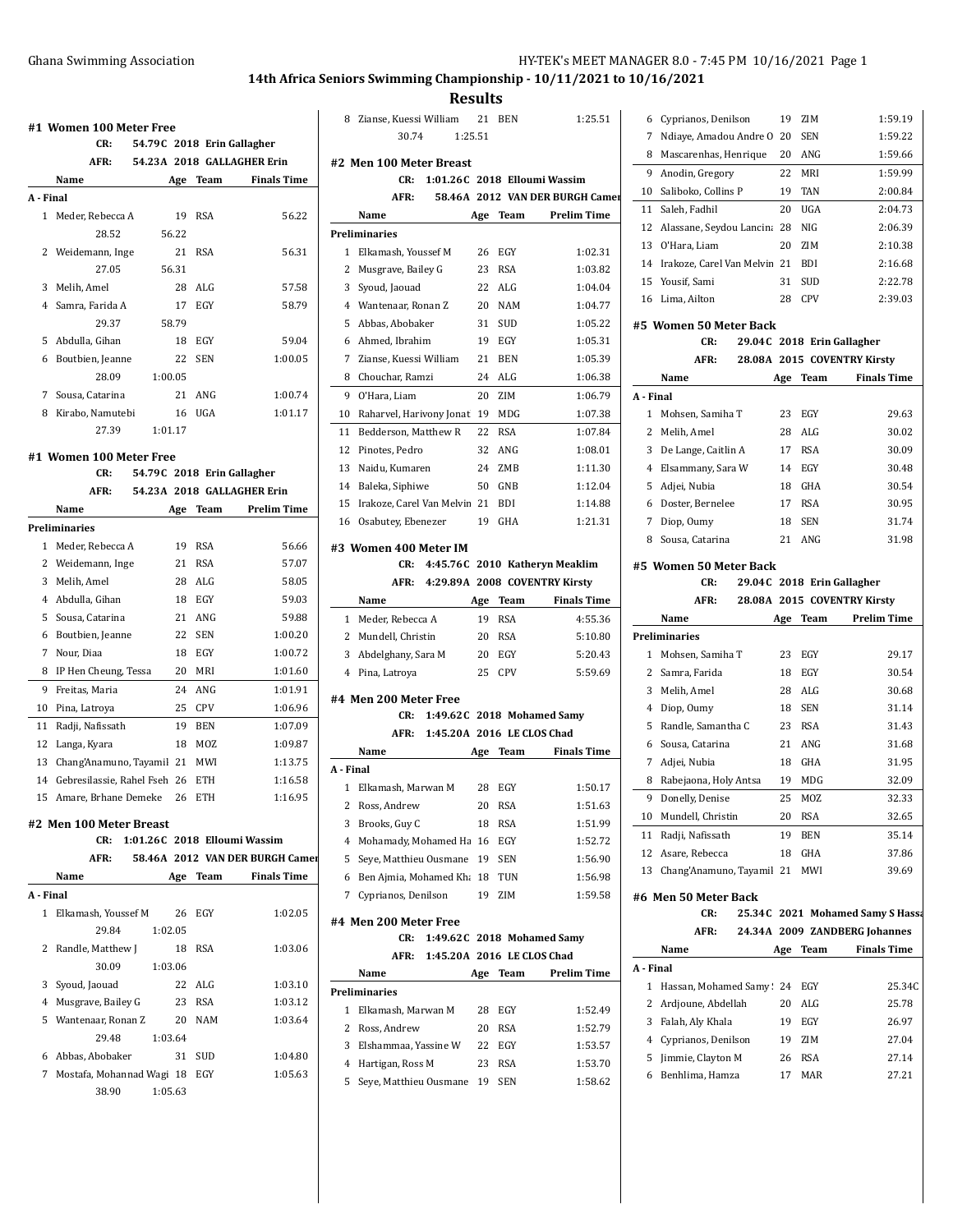$\overline{\phantom{a}}$ 

## **14th Africa Seniors Swimming Championship - 10/11/2021 to 10/16/2021**

## **Results**

 $\overline{1}$ 

| 7  |                                                           |                   | A - Final  (#6 Men 50 Meter Back) |                                      |                                       |
|----|-----------------------------------------------------------|-------------------|-----------------------------------|--------------------------------------|---------------------------------------|
|    | Wantenaar, Ronan Z                                        |                   | 20                                | NAM                                  | 27.38                                 |
|    | 8 Vehbi, Liam                                             |                   | 17                                | <b>RSA</b>                           | 27.59                                 |
|    |                                                           |                   |                                   |                                      |                                       |
|    | #6 Men 50 Meter Back<br>CR:                               |                   |                                   |                                      | 25.34C 2021 Mohamed Samy S Hassa      |
|    | AFR:                                                      |                   |                                   |                                      | 24.34A 2009 ZANDBERG Johannes         |
|    | Name                                                      |                   |                                   | Team                                 | <b>Prelim Time</b>                    |
|    |                                                           |                   | Age                               |                                      |                                       |
|    | Preliminaries                                             |                   |                                   |                                      |                                       |
| 1  | Hassan, Mohamed Samy 24                                   |                   |                                   | EGY                                  | 25.76                                 |
|    | 2 Ardjoune, Abdellah                                      |                   | 20<br>26                          | ALG                                  | 26.12                                 |
| 3  | Jimmie, Clayton M                                         |                   |                                   | <b>RSA</b>                           | 26.95                                 |
|    | 4 Falah, Aly Khala                                        |                   | 19                                | EGY                                  | 26.99                                 |
|    | 5 Cyprianos, Denilson                                     |                   | 19                                | ZIM                                  | 27.22                                 |
|    | 6 Ross, Andrew                                            |                   | 20                                | <b>RSA</b>                           | 27.44                                 |
|    | 7 Wantenaar, Ronan Z                                      |                   | 20                                | <b>NAM</b>                           | 27.53                                 |
| 8  | Tendo, Mukalazi                                           |                   | 19                                | UGA                                  | 28.41                                 |
| 9  | Saliboko, Collins P                                       |                   | 19                                | <b>TAN</b>                           | 28.89                                 |
| 10 | Niane, El Hadji Adama                                     |                   | 28                                | SEN                                  | 29.10                                 |
| 11 | Yeboah, Niklas                                            |                   | 23                                | GHA                                  | 29.49                                 |
| 12 | Adam, Moncherry                                           |                   | 23                                | SEY                                  | 29.77                                 |
| 13 | Adnan, Kabuye                                             |                   | 19                                | UGA                                  | 30.05                                 |
|    | 14 Irakoze, Carel Van Melvin 21                           |                   |                                   | <b>BDI</b>                           | 30.58                                 |
| 15 | Baleka, Siphiwe                                           |                   | 50                                | GNB                                  | 31.60                                 |
|    | 16 Pina, Troy                                             |                   | 22                                | <b>CPV</b>                           | 31.90                                 |
| 17 | Marcelino, Danilo                                         |                   | 19                                | MOZ                                  | 33.04                                 |
|    |                                                           |                   |                                   |                                      |                                       |
| 18 | Omer, Mohamed                                             |                   | 31                                | SUD                                  | 34.30                                 |
| 19 | Degraft-Ackun, Ryan                                       |                   | 20                                | GHA                                  | 35.23                                 |
|    |                                                           |                   |                                   |                                      |                                       |
|    | #7 Women 800 Meter Free Relay                             |                   |                                   |                                      |                                       |
|    | CR:                                                       |                   |                                   |                                      | 8:26.35C 2021 Republic of South Afric |
|    | H Robertson, L McMorran, C Mundell, R Meder<br>AFR:       | 8:01.56A 2021 RSA |                                   |                                      |                                       |
|    |                                                           |                   |                                   |                                      |                                       |
|    | CANNY Amy, MEDER Rebecca, COETZEE Dune, GALLAGHER<br>Team |                   | Relay                             |                                      | <b>Finals Time</b>                    |
| 1  | <b>RSA</b>                                                |                   |                                   | A                                    | 8:26.35C                              |
|    | Robertson, Hannah K 17                                    |                   |                                   |                                      | McMorran, Leigh 17                    |
|    | Mundell, Christin 20                                      |                   |                                   |                                      | Meder, Rebecca A 19                   |
| 2  | EGY                                                       |                   |                                   | A                                    | 8:45.22                               |
|    | Samra, Farida 18                                          |                   |                                   |                                      |                                       |
|    |                                                           |                   |                                   |                                      | Elgendy, Nour Diaa D 17               |
| 3  | Hassanin, Sarah Bahaa M 1                                 |                   |                                   |                                      | Abdulla, Gihan 18                     |
|    | ANG                                                       |                   |                                   | A                                    | 9:14.26                               |
|    | Freitas, Maria 24                                         |                   |                                   | Lima, Lia 20                         |                                       |
|    | Santos, Rafaela 17                                        |                   |                                   |                                      | Sousa, Catarina 21                    |
| 4  | <b>SEN</b>                                                |                   |                                   | A                                    | 9:32.19                               |
|    | Boutbien, Jeanne 22                                       |                   |                                   | Diop, Oumy 18                        |                                       |
|    | Drame, Mariama 15                                         |                   |                                   |                                      | Dieye, Ndeye Thieufour 17             |
| 5  | <b>MOZ</b>                                                |                   |                                   | A                                    | 10:36.48                              |
|    | Donelly, Denise 25<br>Correia, Maira G 15                 |                   |                                   | Gil, Larissa F 16<br>Langa, Kyara 18 |                                       |

|              | #8 Men 100 Meter Fly             |                               |            |                      |
|--------------|----------------------------------|-------------------------------|------------|----------------------|
|              | CR:                              | 52.49C 2008 Jason Dunford     |            |                      |
|              | AFR:                             | 50.56A 2015 LE CLOS Chad      |            |                      |
|              | Name                             |                               |            | Age Team Finals Time |
|              | A - Final                        |                               |            |                      |
|              | 1 Syoud, Jaouad                  | 22                            | ALG        | 52.89                |
|              | 25.00                            | 52.89                         |            |                      |
| 2            | Brooks, Guy C                    | 18                            | <b>RSA</b> | 53.91                |
|              | 25.21                            | 53.91                         |            |                      |
| 3            | Jackson, Abeku                   | 19                            | GHA        | 53.98                |
|              | 24.57                            | 53.98                         |            |                      |
| 4            | Khalfalla, Ali A                 | 25                            | EGY        | 54.37                |
|              | 24.97                            | 54.37                         |            |                      |
| 5            | Hartigan, Ross M                 | 23                            | <b>RSA</b> | 55.00                |
|              | 25.78                            | 55.00                         |            |                      |
| 6            | Khodry, Sohib K                  | 18                            | EGY        | 55.08                |
|              | 25.67                            | 55.08                         |            |                      |
| 7            | Gordo, Salvador                  | 18                            | ANG        | 56.74                |
|              | 26.66                            | 56.74                         |            |                      |
| 8            | Ndegwa, Stephen                  | 18                            | KENYA-ZZ   | 59.58                |
|              | 25.63                            | 59.58                         |            |                      |
|              |                                  |                               |            |                      |
|              | #8 Men 100 Meter Fly             |                               |            |                      |
|              | CR:                              | 52.49C 2008 Jason Dunford     |            |                      |
|              |                                  | AFR: 50.56A 2015 LE CLOS Chad |            |                      |
|              | Name                             |                               |            | Age Team Prelim Time |
|              | <b>Preliminaries</b>             |                               |            |                      |
| $\mathbf{1}$ | Jackson, Abeku                   | 19                            | GHA        | 53.88                |
|              | 25.19                            | 53.88                         |            |                      |
| 2            | Syoud, Jaouad                    | 22                            | ALG        | 54.51                |
|              | 25.74                            | 54.51                         |            |                      |
| 3            | Khalfalla, Ali A                 | 25                            | EGY        | 54.85                |
|              | 25.52                            | 54.85                         |            |                      |
| 4            | Hassan, Mohamed Samy: 24 EGY     |                               |            | 54.90                |
|              | 25.51                            | 54.90                         |            |                      |
| 5            | Hartigan, Ross M                 | 23                            | RSA        | 55.19                |
|              | 25.72                            | 55.19                         |            |                      |
| 6            | Jimmie, Clayton M                | 26                            | RSA        | 56.07                |
|              | 25.69                            | 56.07                         |            |                      |
|              | 7 Ifeachukwu, Nmor 25            |                               | NGR        | 57.08                |
|              | 26.29                            | 57.08                         |            |                      |
| 8            | Saliboko, Collins P              | 19                            | <b>TAN</b> | 57.69                |
|              | 27.25                            | 57.69                         |            |                      |
| 9            | Francisco, Daniel                | 21                            | ANG        | 58.71                |
|              | 26.27                            | 58.71                         |            |                      |
| 10           | Adam, Moncherry                  | 23                            | <b>SEY</b> | 58.74                |
|              | 27.26                            | 58.74                         |            |                      |
| 11           | Toure, Ousmane                   | 19                            | MLI        | 1:00.52              |
|              | 28.07                            | 1:00.52                       |            |                      |
| 12           | Irakoze, Carel Van Melvin 21 BDI |                               |            | 1:02.03              |
|              | 28.19                            | 1:02.03                       |            |                      |
|              | 13 Kpanuo, Jefferson             |                               | 23 BEN     | 1:03.22              |
|              | 27.55                            | 1:03.22                       |            |                      |
| 14           | Pina, Troy                       |                               | 22 CPV     | 1:03.83              |
|              | 29.20                            | 1:03.83                       |            |                      |
|              |                                  |                               |            |                      |

|           | 15 Marcelino, Danilo                | 19                 | MOZ                               | 1:04.25                         |
|-----------|-------------------------------------|--------------------|-----------------------------------|---------------------------------|
|           | 28.25                               | 1:04.25            |                                   |                                 |
|           | 16 Diop, Ousseynou                  | 22 SEN             |                                   | 1:05.63                         |
|           | 28.80                               | 1:05.63            |                                   |                                 |
|           | 17 Badr Eldin, Mohamed 22 SUD       |                    |                                   | 1:06.40                         |
|           | 29.04                               | 1:06.40            |                                   |                                 |
|           | 18 Gekabel, Achala Gnokobb 21 ETH   |                    |                                   | 1:07.88                         |
|           | 30.13                               | 1:07.88            |                                   |                                 |
|           | 19 Garkebo, Bereket Dmissi 21 ETH   |                    |                                   | 1:15.17                         |
|           | 32.46 1:15.17                       |                    |                                   |                                 |
|           |                                     |                    |                                   |                                 |
|           | #9 Women 200 Meter Free             |                    |                                   |                                 |
|           |                                     |                    | CR: 2:01.92C 2006 Leone Vorster   |                                 |
|           | AFR: 1:57.04A 2008 COVENTRY Kirsty  |                    |                                   |                                 |
|           | Name Age Team Finals Time           |                    |                                   |                                 |
|           | 1 Meder, Rebecca A                  | 19 RSA             |                                   | 2:02.65                         |
|           | 27.99                               |                    | 58.73 2:02.65                     |                                 |
|           | 2 Mundell, Christin 20 RSA          |                    |                                   | 2:04.60                         |
|           | 29.70                               | 1:01.16            | 1:33.01                           | 2:04.60                         |
|           |                                     |                    | 21 ANG                            | 2:10.78                         |
|           | 3 Sousa, Catarina 2-1.03.90         |                    | 1:37.79                           | 2:10.78                         |
|           | 4 Samra, Farida                     |                    | 18 EGY                            | 2:10.88                         |
|           | 30.03                               | 1:02.42            | 1:36.79                           | 2:10.88                         |
|           | 5 Abdelghany, Sara M                | 20 EGY             |                                   | 2:15.55                         |
|           |                                     |                    | 31.46 1:05.61 1:40.69             | 2:15.55                         |
|           | #10 Men 400 Meter IM                |                    |                                   |                                 |
|           |                                     |                    | CR: 4:21.06C 2010 Jay Cee Thomson |                                 |
|           | AFR: 4:10.53A 2009 MELLOULI Oussama |                    |                                   |                                 |
|           | Name Age                            |                    |                                   | Team Finals Time                |
| A - Final |                                     |                    |                                   |                                 |
|           | 1 Ras, Ruan                         | 25                 | RSA                               | 4:24.46                         |
|           | 28.57 1:00.98                       |                    |                                   | 2:07.69                         |
|           |                                     | 3:23.84            | 4:24.46                           |                                 |
|           | 2 Elshammaa, Yassine W 22 EGY       |                    |                                   | 4:27.27                         |
|           | 28.55                               |                    |                                   |                                 |
|           |                                     | 1:00.80            | 1:35.44                           | 2:09.48                         |
|           | 2:48.33 3:27.29                     |                    | 3:57.94                           | 4:27.27                         |
|           | 3 Nour, Salah Amin M 29 EGY         |                    |                                   | 4:29.80                         |
|           |                                     |                    | 27.84 1:00.23 1:36.03             | 2:10.56                         |
|           |                                     |                    |                                   | 2.49.03 3:27.45 3:59.02 4:29.80 |
|           |                                     |                    |                                   |                                 |
|           | 4 Chouchar, Ramzi<br>28.04          |                    | 24 ALG                            | 4:31.86<br>2:12.01              |
|           | 2:49.80                             | 1:00.05<br>3:28.05 | 1:36.55<br>4:00.53                | 4:31.86                         |
|           |                                     |                    |                                   |                                 |
|           | 5 Randle, Matthew J                 |                    | 18 RSA                            | 4:36.47                         |
|           | 28.97                               | 1:03.02<br>3:30.92 | 1:40.39                           | 2:17.00                         |
|           | 2:53.82                             |                    | 4:04.06                           | 4:36.47                         |
|           | 6 Pinotes, Pedro                    |                    | 32 ANG                            | 4:37.39                         |
|           | 28.97                               | 1:02.37            | 1:39.78                           | 2:16.09                         |
|           | 2:55.04                             | 3:33.84            | 4:06.60                           | 4:37.39                         |
|           | 7 Faftine, Kaio d                   | 15                 | MOZ                               | 5:10.61                         |
|           | 31.17<br>3:13.36                    | 1:07.80<br>3:59.03 | 1:47.79<br>4:36.81                | 2:27.59<br>5:10.61              |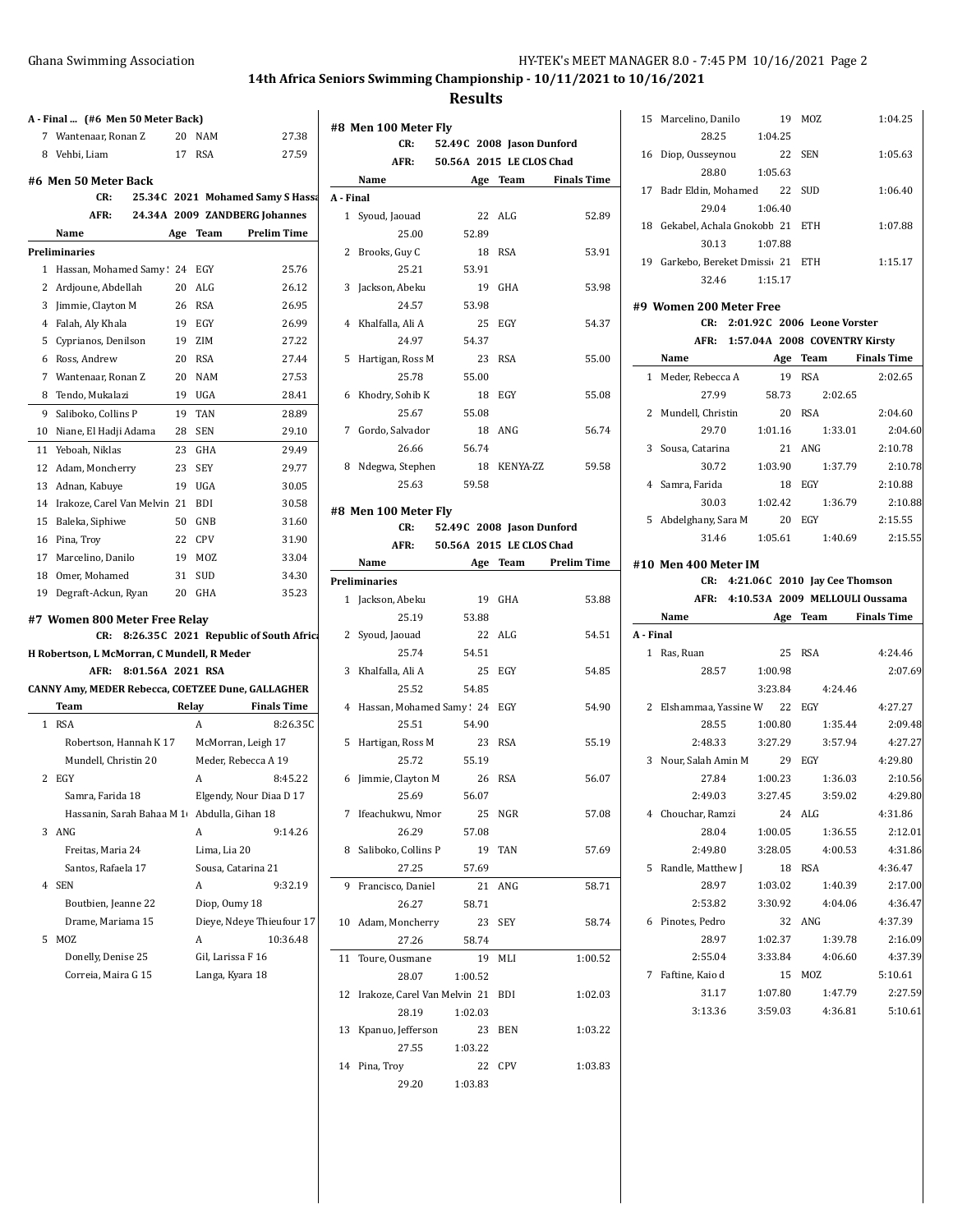**Results**

|              | CR: 4:21.06C 2010 Jay Cee Thomson |         |                |                                        |                    |
|--------------|-----------------------------------|---------|----------------|----------------------------------------|--------------------|
|              |                                   |         |                | AFR: 4:10.53A 2009 MELLOULI Oussama    |                    |
|              | Name                              |         | Age            | Team                                   | <b>Prelim Time</b> |
|              | Preliminaries                     |         |                |                                        |                    |
| 1            | Ras, Ruan                         |         | 25             | <b>RSA</b>                             | 4:29.78            |
|              | 28.36                             | 4:29.78 |                |                                        |                    |
| 2            | Chouchar, Ramzi                   |         | 24             | ALG                                    | 4:34.16            |
|              | 28.87                             | 4:34.16 |                |                                        |                    |
| 3            | Elshammaa, Yassine W 22 EGY       |         |                |                                        | 4:36.25            |
|              | 28.47                             | 4:36.25 |                |                                        |                    |
|              | 4 Nour, Salah Amin M              |         |                | 29 EGY                                 | 4:37.21            |
|              | 29.16                             | 4:37.21 |                |                                        |                    |
| 5            | Pinotes, Pedro                    |         | 32             | ANG                                    | 4:40.07            |
|              | 29.46                             | 4:40.07 |                |                                        |                    |
| 6            | Ramaala, Alex A                   |         | 21             | <b>RSA</b>                             | 4:54.88            |
|              | 30.26                             | 4:54.88 |                |                                        |                    |
|              | 7 Syoud, Jaouad                   |         |                | 22 ALG                                 | 5:09.74            |
| 8            | Osabutey, Ebenezer                |         | 19             | GHA                                    | 7:09.35            |
|              | 34.99                             | 7:09.35 |                |                                        |                    |
| ---          | Irakoze, Carel Van Melvin 21 BDI  |         |                |                                        | DQ                 |
|              | 30.52                             |         | D <sub>0</sub> |                                        |                    |
|              | #11 Women 200 Meter Breast        |         |                |                                        |                    |
|              | CR:                               |         |                | 2:32.16C 2010 Sarra Lajnef             |                    |
|              |                                   |         |                | AFR: 2:18.95A 2021 SCHOENMAKER Tatjana |                    |
|              | Name                              |         |                | Age Team Finals Time                   |                    |
|              | 1 Visagie, Emily J                |         |                | 23 RSA                                 | 2:35.35            |
|              | 35.03                             | 1:13.91 |                | 1:54.58                                | 2:35.35            |
| 2            | IP Hen Cheung, Tessa              |         |                | 20 MRI                                 | 2:47.39            |
|              | 38.26                             | 1:21.79 |                | 2:04.45                                | 2:47.39            |
| 3            | Shaw, Reedah                      |         |                | 21 RSA                                 | 2:50.78            |
|              | 38.22                             | 1:21.60 |                | 2:06.20                                | 2:50.78            |
| 4            | Soliman, Sarah S                  |         |                | 17 EGY                                 | 2:51.30            |
|              | 38.05                             | 1:21.60 |                | 2:06.81                                | 2:51.30            |
| 5            | Pina, Latroya                     |         |                | 25 CPV                                 | 3:05.13            |
|              | 40.36                             | 1:26.41 |                |                                        |                    |
|              |                                   |         |                |                                        |                    |
|              |                                   |         |                | 2:14.64                                | 3:05.13            |
| 6            | Furtado Soares, Erica Sof 21 CPV  |         |                |                                        | 3:14.61            |
|              | 1:28.09<br>39.55                  |         |                | 2:20.26                                | 3:14.61            |
| 7            | Langa, Kyara                      |         | 18             | <b>MOZ</b>                             | 3:23.97            |
|              | 44.74                             | 1:35.36 |                | 2:29.41                                | 3:23.97            |
|              | #12 Men 50 Meter Breast           |         |                |                                        |                    |
|              | CR:                               |         |                | 27.95C 2018 Youssef Elkamash           |                    |
|              | AFR:                              |         |                | 25.58A 2018 VAN DER BURGH Camer        |                    |
|              | Name                              |         |                | Age Team                               | <b>Finals Time</b> |
|              | A - Final                         |         |                |                                        |                    |
| $\mathbf{1}$ | Elkamash, Youssef M               |         | 26             | EGY                                    | 28.08              |
| 2            | Randle, Matthew J                 |         | 18             | <b>RSA</b>                             | 28.70              |
| 3            | Wantenaar, Ronan Z                |         | 20             | NAM                                    | 28.71              |
| 4            | Mostafa, Mohannad Wagi 18 EGY     |         |                |                                        | 29.10              |
| 5            | Staines, Jaiden                   |         | 18             | <b>RSA</b>                             | 29.35              |
| 6            | O'Hara, Liam                      |         | 20             | ZIM                                    | 29.81              |
| 7            | Kouma, Sebastien                  |         | 24             | MLI                                    | 30.00              |

|              | #12 Men 50 Meter Breast       |       |            |                                 |
|--------------|-------------------------------|-------|------------|---------------------------------|
|              | CR:                           |       |            | 27.95C 2018 Youssef Elkamash    |
|              | AFR:                          |       |            | 25.58A 2018 VAN DER BURGH Camer |
|              | Name                          |       | Age Team   | <b>Prelim Time</b>              |
|              | <b>Preliminaries</b>          |       |            |                                 |
| 1            | Elkamash, Youssef M           | 26    | EGY        | 28.21                           |
| 2            | Wantenaar, Ronan Z            | 20    | <b>NAM</b> | 29.12                           |
| 3            | Elgayar, Mahmoud O            | 24    | EGY        | 29.53                           |
|              | 4 Raharvel, Harivony Jonat 19 |       | MDG        | 29.63                           |
| 5            | Musgrave, Bailey G            | 23    | <b>RSA</b> | 29.71                           |
| 6            | Bedderson, Matthew R          | 22    | <b>RSA</b> | 30.06                           |
| 7            | Kouma, Sebastien              | 24    | MLI        | 30.25                           |
| 8            | O'Hara, Liam                  | 20    | ZIM        | 30.30                           |
|              | 30.13                         | 30.30 |            |                                 |
| 9            | Abbas, Abobaker               | 31    | SUD        | 30.50                           |
|              | 10 Tendo, Mukalazi            | 19    | UGA        | 30.79                           |
| 11           | Anodin, Gregory               | 22    | MRI        | 30.83                           |
|              | 30.83                         | 30.83 |            |                                 |
| 12           | Naidu, Kumaren                | 24    | ZMB        | 31.03                           |
|              |                               |       |            |                                 |
|              | 31.03                         | 31.03 |            |                                 |
| 13           | Baleka, Siphiwe               | 50    | GNB        | 31.79                           |
|              | 14 Salih, Izz Eldein          | 22    | SUD        | 33.31                           |
|              | 33.31                         | 33.31 |            |                                 |
|              | 15 Pina, Troy                 | 22    | <b>CPV</b> | 34.19                           |
| 16           | Irakoze, Carel Van Melvin 21  |       | BDI        | 34.34                           |
| 17           | Munyu-Kupiata, Yves           | 19    | <b>DRC</b> | 37.28                           |
| 18           | Osabutey, Ebenezer            | 19    | GHA        | 37.75                           |
| 19           | Mohamed, Ibrahim              | 25    | COM        | 37.92                           |
| 20           | Degraft-Ackun, Ryan           | 20    | GHA        | 37.97                           |
|              | 37.97                         | 37.97 |            |                                 |
| 21           | Houssein, Gaber Ibrahim 22    |       | DJI        | 38.60                           |
| 22           | Zianse, Kuessi William        | 21    | <b>BEN</b> | 38.63                           |
|              | 38.63                         | 38.63 |            |                                 |
| 23           | Yoka, Manzanga Doukour 31     |       | DRC        | 38.72                           |
|              | #13 Women 50 Meter Fly        |       |            |                                 |
|              | CR:                           |       |            | 26.16C 2018 Farida Osman        |
|              | AFR:                          |       |            | 25.39A 2021 OSMAN Farida        |
|              | Name                          |       | Age Team   | <b>Finals Time</b>              |
| A - Final    |                               |       |            |                                 |
| $\mathbf{1}$ | Weidemann, Inge               | 21    | RSA        | 27.14                           |
| 2            | De Lange, Caitlin A           | 17    | RSA        | 27.66                           |
| 3            | Melih, Amel                   | 28    | ALG        | 27.68                           |
| 4            | Diop, Oumy                    | 18    | <b>SEN</b> | 28.14                           |
| 5            | Elsammany, Sara W             | 14    | EGY        | 28.40                           |
|              | 6 Samra, Farida               | 18    | EGY        | 29.41                           |
|              | 7 Timipame-Ere, Akiayefa      | 22    | NGR        | 29.58                           |
| 8            | Rabejaona, Holy Antsa         | 19    | MDG        | 29.78                           |
|              |                               |       |            |                                 |
|              | #13 Women 50 Meter Fly        |       |            |                                 |
|              | CR:                           |       |            | 26.16C 2018 Farida Osman        |
|              | AFR:                          |       |            | 25.39A 2021 OSMAN Farida        |
|              | Name                          | Age   | Team       | <b>Prelim Time</b>              |
|              | Preliminaries                 |       |            |                                 |
| 1            | Weidemann, Inge               | 21    | RSA        | 27.55                           |
|              | 2 Melih, Amel                 | 28    | ALG        | 27.79                           |
|              |                               |       |            |                                 |

|    |              | 3 Diop, Oumy                       |                                | 18                 | <b>SEN</b> |                    | 28.18              |
|----|--------------|------------------------------------|--------------------------------|--------------------|------------|--------------------|--------------------|
|    | 4            | Mohsen, Samiha T                   |                                | 23                 | EGY        |                    | 29.04              |
|    | 5            | Rabejaona, Holy Antsa              |                                | 19                 | MDG        |                    | 29.34              |
| 9I | 6            | Timipame-Ere, Akiayefa             |                                | 22                 | NGR        |                    | 29.52              |
|    | 7            | Lima, Lia                          |                                | 20                 | ANG        |                    | 29.64              |
|    |              | 8 Abdelmalak, Carine E             |                                | 15                 | EGY        |                    | 29.84              |
|    |              | 9 Viljoen, Lizanne                 |                                | 22                 | RSA        |                    | 29.95              |
|    |              | 10 Adjei, Nubia                    |                                | 18                 | GHA        |                    | 30.35              |
|    | 11           | Donelly, Denise                    |                                | 25                 | MOZ        |                    | 30.53              |
|    | 12           | Pina, Latrova                      |                                | 25                 | <b>CPV</b> |                    | 33.17              |
|    | 13           | Chang'Anamuno, Tayamil 21 MWI      |                                |                    |            |                    | 36.06              |
|    | 14           | Gebresilassie, Rahel Fseh 26       |                                |                    | ETH        |                    | 37.36              |
|    | 15           | Seibou, Laraiba                    |                                | 21                 | <b>BEN</b> |                    | 43.45              |
|    |              |                                    |                                |                    |            |                    |                    |
|    |              | #14 Men 800 Meter Free             |                                |                    |            |                    |                    |
|    |              | CR:                                | 8:02.37C 2018 Marwan Elkamash  |                    |            |                    |                    |
|    |              | AFR:                               | 7:35.27A 2009 MELLOULI Oussama |                    |            |                    |                    |
|    |              | Name                               |                                | Age                | Team       |                    | <b>Finals Time</b> |
|    | $\mathbf{1}$ | Elkamash, Marwan M                 |                                | 28                 | EGY        |                    | 8:04.88            |
|    |              | 27.77                              |                                | 58.06              |            | 1:28.50            | 1:58.76            |
|    |              | 2:29.26                            |                                | 2:59.70            |            | 3:30.72            | 4:01.92            |
|    |              | 4:33.17                            |                                | 5:04.15            |            | 5:34.99            | 6:05.78            |
|    |              |                                    |                                | 7:07.08            |            | 8:04.88            |                    |
|    | 2            | Moselhy, Mohamed Mose 20           |                                |                    | EGY        |                    | 8:06.25            |
|    |              | 28.41                              |                                | 58.66              |            | 1:29.35            | 1:59.86            |
|    |              | 2:29.95                            |                                | 3:00.31            |            | 3:30.84            | 4:01.84            |
|    |              | 4:33.06                            |                                | 5:04.04            |            | 5:35.06            | 6:06.03            |
|    |              | 6:36.71                            |                                | 7:07.70            |            | 7:38.05            | 8:06.25            |
|    | 3            | Gomes, Roberto D                   |                                | 21                 | <b>RSA</b> |                    | 8:27.33            |
|    |              | 28.41                              |                                | 59.01              |            | 1:29.83            | 2:01.20            |
|    |              | 2:32.86                            |                                | 3:04.71            |            | 3:36.68            | 4:08.64            |
|    |              | 4:40.98                            |                                | 5:13.13            |            | 5:45.71            | 6:18.34            |
|    |              | 6:50.68                            |                                | 7:23.42            |            | 7:55.78            | 8:27.33            |
|    | 4            | Mascarenhas, Henrique 20 ANG       |                                |                    |            |                    | 8:57.05            |
|    |              | 29.69                              |                                | 1:02.39            |            | 1:35.55            | 2:09.32            |
|    |              | 2:42.95                            |                                | 3:16.80            |            | 3:50.91            | 4:24.75            |
|    |              | 4:58.49                            |                                | 5:32.52            |            | 6:06.49            | 6:40.68            |
|    |              | 7:14.69                            |                                | 7:49.48            |            | 8:23.71            | 8:57.05            |
|    |              | 5 Adam. Momo                       |                                | 20                 | <b>RSA</b> |                    | 9:09.58            |
|    |              | 29.65                              |                                | 1:01.77            |            | 1:34.57            | 2:07.79            |
|    |              | 2:41.18                            |                                | 3:15.33            |            | 3:49.71            | 4:24.80            |
|    |              | 4:59.62                            |                                | 5:35.02<br>7:59.27 |            | 6:10.93            | 6:46.32<br>9:09.58 |
|    |              | 7:22.48                            |                                |                    |            | 8:34.87            | 10:19.22           |
|    |              | 6 Irakoze, Carel Van Melvin 21 BDI |                                | 1:07.38            |            |                    | 2:23.90            |
|    |              | 31.38                              |                                | 3:43.37            |            |                    |                    |
|    |              | 5:43.53                            |                                | 6:24.03            |            | 4:23.50<br>7:03.60 | 5:03.41<br>7:43.51 |
|    |              | 8:23.01                            |                                | 9:02.61            |            | 9:41.19            | 10:19.22           |
|    |              |                                    |                                |                    | 28 CPV     |                    | 12:34.43           |
|    |              | 7 Lima, Ailton<br>33.90            |                                | 1:13.10            |            | 1:58.46            | 2:48.69            |
|    |              | 3:37.81                            |                                | 4:26.57            |            |                    |                    |
|    |              | 6:51.53                            |                                | 7:41.56            |            | 5:14.61<br>8:31.70 | 6:02.25<br>9:21.93 |
|    |              | 10:13.18                           |                                |                    |            |                    |                    |
|    |              |                                    |                                | 11:02.57           |            | 11:49.95           | 12:34.43           |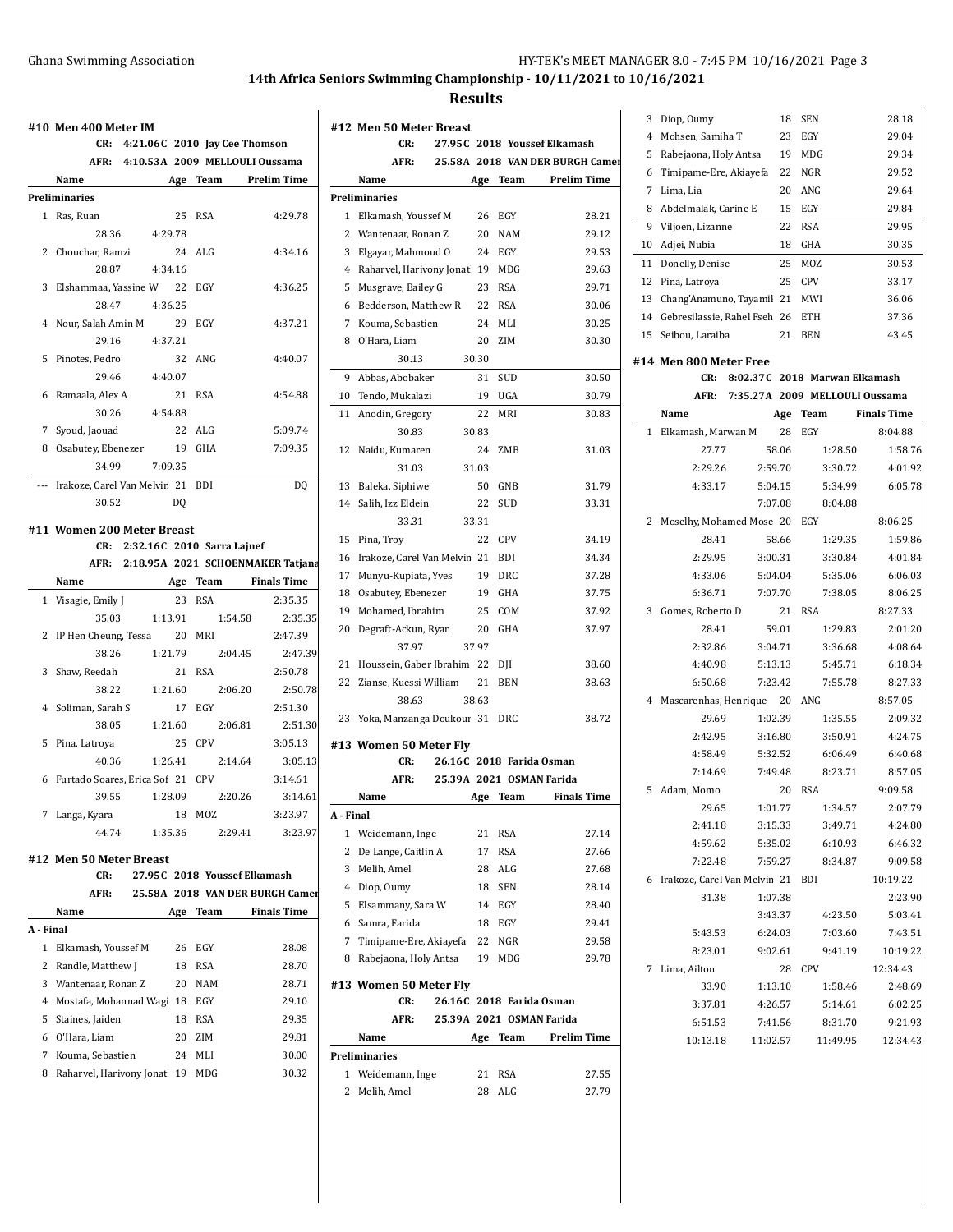**Results**

|  |  |  | (#14 Men 800 Meter Free) |  |
|--|--|--|--------------------------|--|
|--|--|--|--------------------------|--|

| 8 Agyei, Daniel Ofori | 27       | GHA      | 17:18.64 |
|-----------------------|----------|----------|----------|
| 40.74                 | 1:32.13  | 2:38.34  | 3:49.02  |
| 4:58.76               | 6:10.78  | 7:19.31  | 8:28.32  |
| 9:33.90               | 10:40.52 | 11:46.55 | 12:53.29 |
| 13:59.63              | 15:08.78 | 16:14.69 | 17:18.64 |
|                       |          |          |          |

### **#15 Mixed 400 Meter Free Relay**

|  |  |  | CR: 3:34.02C 2021 Republic of South Afric |
|--|--|--|-------------------------------------------|
|--|--|--|-------------------------------------------|

## **A Ross, I Weidemann, R Meder, G Brooks**

| AFR: 3:31.24A 2019 RSA |  |
|------------------------|--|

|                | Team                                               | Relay   |                             | <b>Finals Time</b> |
|----------------|----------------------------------------------------|---------|-----------------------------|--------------------|
| 1              | <b>RSA</b>                                         |         | A                           | 3:34.02C           |
|                | Ross, Andrew M20                                   |         | Weidemann, Inge W21         |                    |
|                | Meder, Rebecca A W19                               |         | Brooks, Guy C M18           |                    |
|                | 24.36                                              | 51.04   | 1:18.42                     | 1:48.33            |
|                | 2:15.13                                            | 2:44.58 | 3:07.91                     | 3:34.02            |
| $\overline{c}$ | EGY                                                |         | A                           | 3:39.03            |
|                | Hassan, Mohamed Samy S !                           |         | Khalfalla, Ali A M25        |                    |
|                | Nour, Diaa W18                                     |         | Samra, Farida W18           |                    |
|                | 23.85                                              | 49.84   | 1:14.07                     | 1:40.67            |
|                | 2:08.56                                            | 2:39.05 | 3:07.04                     | 3:39.03            |
| 3              | <b>SEN</b>                                         |         | A                           | 3:46.25            |
|                | Niane, El Hadji Adama M28 Seye, Matthieu Ousmane M |         |                             |                    |
|                | Boutbien, Jeanne W22                               |         | Diop, Oumy W18              |                    |
|                | 25.11                                              | 53.05   | 1:18.51                     | 1:46.25            |
|                | 2:14.37                                            | 2:45.62 | 3:13.94                     | 3:46.25            |
| 4              | ANG                                                |         | A                           | 3:48.99            |
|                | Francisco, Daniel M21                              |         | Pinotes, Pedro M32          |                    |
|                | Sousa, Catarina W21                                |         | Freitas, Maria W24          |                    |
|                | 25.47                                              | 54.38   | 1:19.75                     | 1:47.61            |
|                | 2:16.02                                            | 2:47.63 | 3:16.89                     | 3:48.99            |
| 5              | <b>MOZ</b>                                         |         | A                           | 4:03.23            |
|                | Donelly, Denise W25                                |         | Mateus, Alicia W17          |                    |
|                | Marcelino, Danilo M19                              |         | Pale, Justino M18           |                    |
|                | 30.18                                              | 1:03.97 | 1:34.97                     | 2:08.99            |
|                | 2:36.23                                            | 3:08.34 | 3:34.49                     | 4:03.23            |
|                | 6 CPV                                              |         | A                           | 4:30.74            |
|                | Pina, Troy M22                                     |         | Furtado Soares, Erica Sofia |                    |
|                | Lima, Ailton M28                                   |         | Pina, Latroya W25           |                    |
|                | 27.94                                              | 59.82   | 1:36.19                     | 2:18.50            |
|                | 2:48.93                                            | 3:23.31 | 3:54.86                     | 4:30.74            |
|                | #16 Women 400 Meter Free                           |         |                             |                    |

#### **CR: 4:14.23C 2004 Melissa Corfe**

|   | AFR:                 |         | 4:07.92A 2014 PRINSLOO Karin |                    |
|---|----------------------|---------|------------------------------|--------------------|
|   | Name                 | Age     | Team                         | <b>Finals Time</b> |
| 1 | Mundell, Christin    | 20      | <b>RSA</b>                   | 4:40.02            |
|   | 33.83                | 1:10.41 | 1:47.33                      | 2:24.43            |
|   | 3:01.24              | 3:36.99 | 4:08.68                      | 4:40.02            |
|   | 2 Houtman, Stephanie | 19      | <b>RSA</b>                   | 4:40.17            |
|   | 33.91                | 1:10.25 | 1:47.71                      | 2:24.43            |
|   | 3:01.61              | 3:37.19 | 4:09.16                      | 4:40.17            |
| 3 | Abdelghany, Sara M   | 20      | EGY                          | 4:44.73            |
|   | 33.82                | 1:10.46 | 1:47.41                      | 2:24.55            |
|   | 3:01.48              | 3:37.55 | 4:10.92                      | 4:44.73            |

|              | #17 Men 100 Meter Free   |       |            |                          |
|--------------|--------------------------|-------|------------|--------------------------|
|              | CR:                      |       |            | 49.39C 2018 Mohamed Samy |
|              | AFR:                     |       |            | 47.79A 2009 FERNS Lyndon |
|              | Name                     | Age   | Team       | <b>Finals Time</b>       |
| A - Final    |                          |       |            |                          |
| $\mathbf{1}$ | Hassan, Mohamed Samy: 24 |       | EGY        | 50.23                    |
|              | 24.25                    | 50.23 |            |                          |
| 2            | Brooks, Guy C            | 18    | <b>RSA</b> | 50.34                    |
|              | 24.60                    | 50.34 |            |                          |
| 3            | Jimmie, Clayton M        | 26    | RSA        | 50.79                    |
|              | 24 44                    | 50.79 |            |                          |
| 4            | Khalfalla, Ali A         |       | 25 EGY     | 50.89                    |
|              | 24.01                    | 50.89 |            |                          |
| 5            | Sahnoune, Oussama        | 29    | AI.G       | 51.00                    |
|              | 24.58                    | 51.00 |            |                          |
| 6            | Niane, El Hadji Adama    | 28    | <b>SEN</b> | 53.38                    |
|              | 26.33                    | 53.38 |            |                          |
| 7            | Tendo, Mukalazi          | 19    | UGA        | 53.74                    |
|              | 25.39                    | 53.74 |            |                          |
| 8            | Anodin, Gregory          | 22    | MRI        | 54.53                    |
|              | 26.67                    | 54.53 |            |                          |

#### **#17 Men 100 Meter Free CR: 49.39C 2018 Mohamed Samy**

# **AFR: 47.79A 2009 FERNS Lyndon**

|      | Name                            | Age   | Team       | <b>Prelim Time</b> |
|------|---------------------------------|-------|------------|--------------------|
|      | <b>Preliminaries</b>            |       |            |                    |
|      | 1 Hassan, Mohamed Samy: 24 EGY  |       |            | 50.89              |
| $*2$ | Jimmie, Clayton M               | 26    | <b>RSA</b> | 51.01              |
|      | 25.09                           | 51.01 |            |                    |
|      | *2 Khalfalla, Ali A             | 25    | EGY        | 51.01              |
|      | 4 Anodin, Gregory               | 22    | MRI        | 51.61              |
|      | 25.07                           | 51.61 |            |                    |
| 5    | Sahnoune, Oussama               | 29    | ALG        | 52.15              |
| 6    | Niane, El Hadji Adama           | 28    | <b>SEN</b> | 52.50              |
|      | 25.49                           | 52.50 |            |                    |
|      | 7 Tendo, Mukalazi               | 19    | UGA        | 53.18              |
|      | 24.88                           | 53.18 |            |                    |
| *8   | Alassane, Seydou Lancina 28 NIG |       |            | 53.51              |
|      | 25.87                           | 53.51 |            |                    |
| *8   | Mascarenhas, Henrique 20        |       | ANG        | 53.51              |
|      | 25.93                           | 53.51 |            |                    |
|      | <b>Swim-Off Required</b>        |       |            |                    |

## 10 Saliboko, Collins P 19 TAN 54.46 26.63 54.46 11 Wantenaar, Ronan Z 20 NAM 54.48 26.04 54.48 12 Saleh, Fadhil 20 UGA 54.62 26.25 54.62 13 O'Hara, Liam 20 ZIM 55.73 26.46 55.73 14 Eloi, Maniraguha 26 RWA 56.70 26.29 56.70 15 Baleka, Siphiwe 50 GNB 57.01 26.88 57.01

|    | 16 Irakoze, Carel Van Melvin 21 BDI |       |                                    | 57.54   |
|----|-------------------------------------|-------|------------------------------------|---------|
|    | 27.58                               | 57.54 |                                    |         |
|    | 26 RSA<br>17 Binedell, Martin C     |       |                                    | 58.44   |
|    | 27.37                               | 58.44 |                                    |         |
|    | 18 Kpanuo, Jefferson 23             |       | <b>BEN</b>                         | 58.54   |
|    | 27.80<br>58.54                      |       |                                    |         |
|    | 19 Yousif, Sami                     | 31    | <b>SUD</b>                         | 1:00.24 |
|    | 27.86 1:00.24                       |       |                                    |         |
|    | 20 Cedrick, Nivibizi<br>$\sim$ 20   |       | <b>RWA</b>                         | 1:01.13 |
|    | 27.65 1:01.13                       |       |                                    |         |
| 21 | Bah, Mamadou Tahirou 22 GUI         |       |                                    | 1:01.48 |
|    | 22 Houssein, Gaber Ibrahim 22       |       | DII                                | 1:01.89 |
|    | 1:01.89<br>29.95                    |       |                                    |         |
|    | 23 Omer, Mohamed 31                 |       | <b>SUD</b>                         | 1:02.01 |
|    | 24 Gekabel, Achala Gnokobb 21       |       | <b>ETH</b>                         | 1:03.08 |
|    | 1:03.08<br>29.68                    |       |                                    |         |
|    | 25 Lima, Ailton                     |       | 28 CPV                             | 1:03.26 |
|    | 26 Garkebo, Bereket Dmissi 21 ETH   |       |                                    | 1:04.98 |
|    | 30.97<br>1:04.98                    |       |                                    |         |
|    | 27 Zianse, Kuessi William 21        |       | <b>BEN</b>                         | 1:07.51 |
|    | 1:07.51<br>30.87                    |       |                                    |         |
|    | 24<br>28 Darboe, Omar               |       | GAM                                | 1:11.21 |
|    | #18 Women 100 Meter Back            |       |                                    |         |
|    |                                     |       | CR: 1:02.32C 2010 Chanelle van Wyk |         |
|    |                                     |       |                                    |         |

#### **AFR: 58.77A 2008 COVENTRY Kirsty**

|   | лгк.                      |         |            | 30.77A ZUUO COVENIKI KIISIV |
|---|---------------------------|---------|------------|-----------------------------|
|   | Name                      | Age     | Team       | <b>Finals Time</b>          |
|   | 1 Meder, Rebecca A        | 19      | <b>RSA</b> | 1:02.90                     |
|   | 30.50                     | 1:02.90 |            |                             |
|   | 2 Mohsen, Samiha T        | 23      | EGY        | 1:04.73                     |
|   | 31.01                     | 1:04.73 |            |                             |
| 3 | Randle, Samantha C        | 23      | <b>RSA</b> | 1:06.01                     |
|   | 32.21                     | 1:06.01 |            |                             |
|   | 4 Samra, Farida A         | 17      | EGY        | 1:07.38                     |
|   | 32.29                     | 1:07.38 |            |                             |
|   | 5 Sousa, Catarina         | 21      | ANG        | 1:11.36                     |
|   | 33.43                     | 1:11.36 |            |                             |
| 6 | Donelly, Denise           | 25      | MOZ        | 1:11.54                     |
|   | 33.74                     | 1:11.54 |            |                             |
| 7 | Adjei, Nubia              | 18      | GHA        | 1:13.40                     |
|   | 33.81                     | 1:13.40 |            |                             |
| 8 | Timipame-Ere, Akiayefa 22 |         | NGR        | 1:14.26                     |
|   | 33.86                     | 1:14.26 |            |                             |

#### **#19 Men 200 Meter Back**

#### **CR: 2:00.54C 2021 Martin C Binedell**

|  | AFR: 1:55.75A 2009 DU RAND George |
|--|-----------------------------------|
|  |                                   |

|         | Name                      | Age     | Team       | <b>Finals Time</b> |
|---------|---------------------------|---------|------------|--------------------|
| A Final |                           |         |            |                    |
| 1       | Binedell, Martin C        | 26      | <b>RSA</b> | 2:00.54C           |
|         | 28.87                     | 59.99   | 1:30.38    | 2:00.54            |
|         | 2 Mohamady, Mohamed Ha 16 |         | EGY        | 2:03.07            |
|         | 29.24                     | 1:00.24 | 1:31.70    | 2:03.07            |
| 3       | Ras, Ruan                 | 25      | <b>RSA</b> | 2:03.98            |
|         | 29.10                     | 1:00.78 | 1:32.17    | 2:03.98            |
| 4       | Ardjoune, Abdellah        | 20      | AI.G       | 2:04.53            |
|         | 28.18                     | 59.05   | 1:31.23    | 2:04.53            |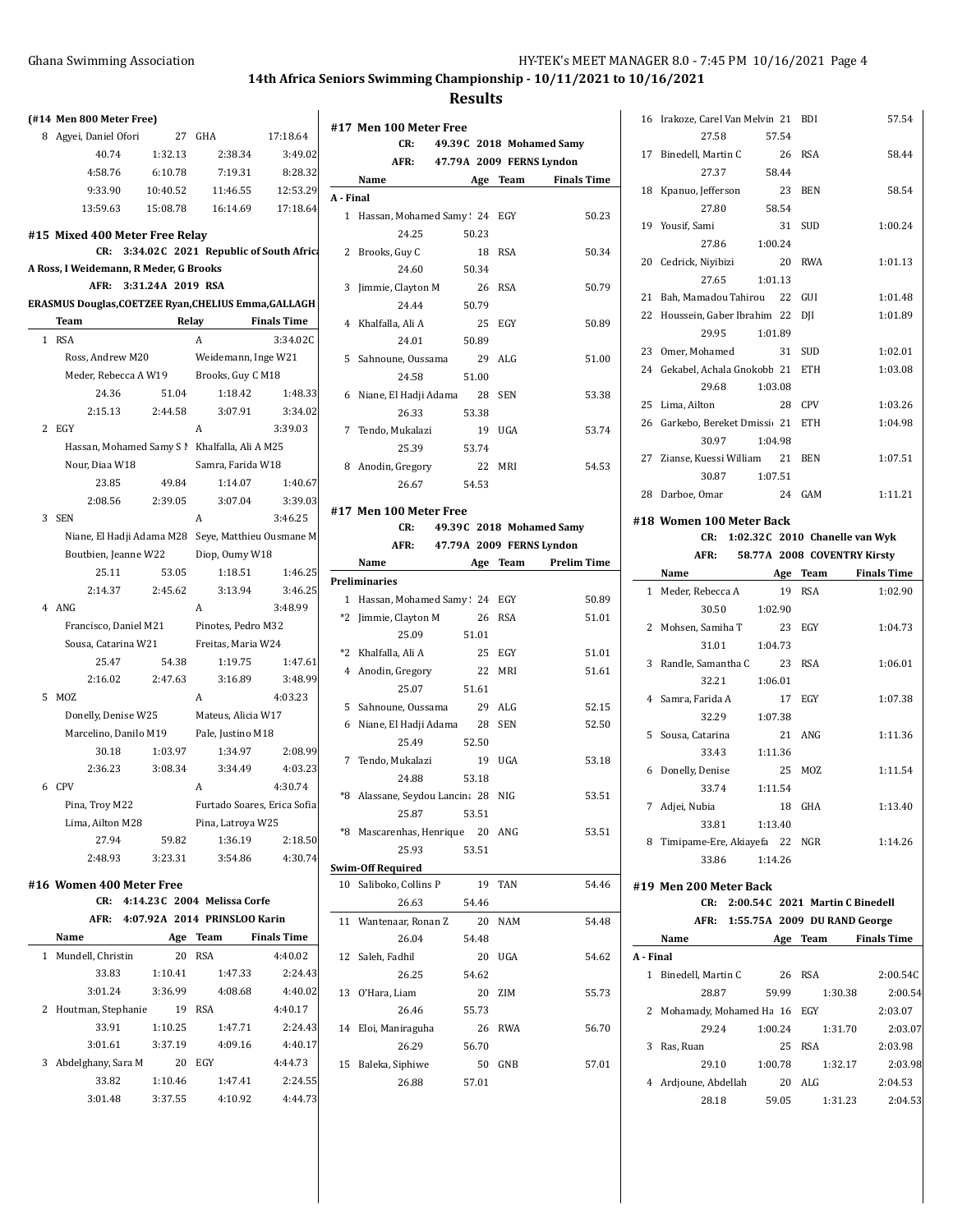**Results**

|                | A - Final  (#19 Men 200 Meter Back)                           |          |                              |                                 | ŧ |
|----------------|---------------------------------------------------------------|----------|------------------------------|---------------------------------|---|
|                | 5 Cyprianos, Denilson                                         |          | 19 ZIM                       | 2:06.42                         |   |
|                | 30.15<br>1:02.13                                              |          | 1:34.69                      | 2:06.42                         |   |
|                | --- Elshammaa, Yassine W 22 EGY                               |          |                              | DQ                              |   |
|                | 34.10                                                         |          | 1:11.28 1:48.85              | DQ                              |   |
|                |                                                               |          |                              |                                 |   |
|                | #19 Men 200 Meter Back<br>CR: 2:00.54C 2021 Martin C Binedell |          |                              |                                 |   |
|                | AFR: 1:55.75A 2009 DU RAND George                             |          |                              |                                 |   |
|                | Name<br>Age Team                                              |          |                              | Prelim Time                     |   |
|                | Preliminaries                                                 |          |                              |                                 |   |
|                | 1 Binedell, Martin C                                          | 26       | RSA                          | 2:02.19                         |   |
|                | 29.42<br>1:00.61                                              |          | 1:31.54                      | 2:02.19                         |   |
|                | 2 Ardjoune, Abdellah                                          |          | 20 ALG                       | 2:06.75                         |   |
|                | 3 Ras, Ruan                                                   | 25       | RSA                          | 2:06.82                         |   |
|                | 1:02.27<br>29.83                                              |          | 1:34.77                      | 2:06.82                         | ŧ |
|                |                                                               |          | 19 ZIM                       | 2:07.73                         |   |
|                | 4 Cyprianos, Denilson                                         |          |                              |                                 |   |
|                | 5 Elshammaa, Yassine W                                        |          | 22 EGY                       | 2:07.97<br>2:07.97              |   |
|                | 29.81<br>1:02.30                                              |          | 1:35.58                      |                                 | I |
|                | 6 Nour, Salah Amin M                                          |          | 29 EGY                       | 2:10.12                         |   |
|                | 30.73<br>1:03.66                                              |          | 1:36.84                      | 2:10.12                         |   |
|                | 7 Adnan, Kabuye                                               |          | 19 UGA                       | 2:29.28                         |   |
|                | 34.00<br>1:11.10                                              |          | 1:50.18                      | 2:29.28                         |   |
|                | 8 Irakoze, Carel Van Melvin 21 BDI                            |          |                              | 2:30.83                         |   |
|                | #20 Women 50 Meter Breast                                     |          |                              |                                 |   |
|                | 31.99C 2018 Lara van Niekerk<br>CR:                           |          |                              |                                 |   |
|                |                                                               |          |                              |                                 |   |
|                | AFR:                                                          |          |                              | 30.32A 2021 SCHOENMAKER Tatjana |   |
|                | Name                                                          |          |                              | Age Team Finals Time            |   |
| A - Final      |                                                               |          |                              |                                 |   |
|                | 1 Mundell, Christin                                           |          | 20 RSA                       | 32.64                           |   |
|                | 2 Soliman, Sarah S                                            |          | 17 EGY                       | 33.83                           |   |
|                | 3 Pina, Jayla                                                 |          | 17 CPV                       | 34.65                           |   |
|                | 4 IP Hen Cheung, Tessa                                        |          | 20 MRI                       | 34.75                           |   |
|                | 5 Freitas, Maria                                              |          | 24 ANG                       | 36.50                           |   |
|                | 6 Pina, Latroya                                               |          | 25 CPV                       | 36.54                           |   |
|                |                                                               |          |                              |                                 |   |
|                | #20 Women 50 Meter Breast                                     |          |                              |                                 |   |
|                | CR:                                                           |          | 31.99C 2018 Lara van Niekerk |                                 |   |
|                | AFR:                                                          |          |                              | 30.32A 2021 SCHOENMAKER Tatjana |   |
|                | Name                                                          |          |                              | Age Team Prelim Time            |   |
|                | Preliminaries                                                 |          |                              |                                 |   |
| 1              | Mundell, Christin                                             | 20       | RSA                          | 32.85                           |   |
| 2              | IP Hen Cheung, Tessa                                          | 20       | MRI                          | 34.86                           |   |
| 3              | Shaw, Reedah                                                  | 21       | RSA                          | 35.67                           |   |
| $\overline{4}$ | Freitas, Maria                                                | 24       | ANG                          | 36.70                           |   |
| 5              | Pina, Latrova                                                 | 25       | CPV                          | 36.83                           |   |
| 6              | Langa, Kyara                                                  | 18       | MOZ                          | 38.10                           |   |
| 7              | Furtado Soares, Erica Sof                                     | 21       | <b>CPV</b>                   | 38.79                           |   |
| 8              | Amare, Brhane Demeke                                          | 26       | ETH                          | 43.27                           |   |
| 9              | Sangafe, Aminata                                              | 20       | MLI                          | 47.52                           |   |
| 10             | Tinta, Fatoumata V.S                                          | 18       | BUR                          | 48.47                           |   |
| 11             | Ahmadou Tidjani, Salima                                       | 18       | NIG                          | 55.67                           |   |
| 12<br>---      | Sowe, Sira Yamundow<br>Naima Zahra, Amison                    | 16<br>18 | GAM<br>DJI                   | 56.31<br>DQ                     |   |

|                | #21 Men 50 Meter Fly         |     |            |                             |
|----------------|------------------------------|-----|------------|-----------------------------|
|                | CR:                          |     |            | 23.50C 2008 Jason Dunford   |
|                | AFR:                         |     |            | 22.90A 2009 SCHOEMAN Roland |
|                | Name                         | Age | Team       | <b>Finals Time</b>          |
| A - Final      |                              |     |            |                             |
| 1              | Jimmie, Clayton M            | 26  | <b>RSA</b> | 24.13                       |
| $*2$           | Khalfalla, Ali A             | 25  | EGY        | 24.18                       |
| *2             | Jackson, Abeiku              | 21  | GHA        | 24.18                       |
| 4              | Khodry, Sohib K              | 18  | EGY        | 24.19                       |
| 5              | Brooks, Guy C                | 18  | <b>RSA</b> | 24.75                       |
| 6              | Lawrence, Matthew            | 18  | <b>MOZ</b> | 25.11                       |
| $\overline{7}$ | Adam, Moncherry              | 23  | SEY        | 25.12                       |
| 8              | Ifeachukwu, Nmor             | 25  | NGR        | 25.27                       |
|                |                              |     |            |                             |
|                | #21 Men 50 Meter Fly<br>CR:  |     |            | 23.50C 2008 Jason Dunford   |
|                | AFR:                         |     |            | 22.90A 2009 SCHOEMAN Roland |
|                |                              |     |            |                             |
|                | Name                         |     |            | Age Team Prelim Time        |
|                | <b>Preliminaries</b>         |     |            |                             |
| 1              | Jimmie, Clayton M            | 26  | <b>RSA</b> | 24.31                       |
| 2              | Jackson, Abeiku              | 21  | GHA        | 24.38                       |
| 3              | Khalfalla, Ali A             | 25  | EGY        | 24.75                       |
| 4              | Syoud, Jaouad                | 22  | ALG        | 24.79                       |
| 5              | Said, Youssef Abdalla A      | 23  | EGY        | 25.04                       |
| 6              | Ifeachukwu, Nmor             | 25  | NGR        | 25.32                       |
| 7              | Adam, Moncherry              | 23  | <b>SEY</b> | 25.40                       |
| 8              | Francisco, Daniel            | 21  | ANG        | 25.57                       |
| 9              | Ahwan, Hayden                | 19  | SEY        | 25.76                       |
| 10             | Khota, Ma'Az                 | 20  | RSA        | 25.78                       |
| 11             | Wantenaar, Ronan Z           | 20  | NAM        | 25.89                       |
| 12             | Saliboko, Collins P          | 19  | TAN        | 26.08                       |
| 13             | Kpanuo, Jefferson            | 23  | <b>BEN</b> | 26.11                       |
| 14             | Marcelino, Danilo            | 19  | MOZ        | 26.43                       |
| 15             | Tendo, Mukalazi              | 19  | <b>UGA</b> | 26.62                       |
| *16            | Yeboah, Niklas               | 23  | <b>GHA</b> | 26.72                       |
| $*16$          | Toure, Ousmane               | 19  | MLI        | 26.72                       |
| 18             | Eloi, Maniraguha             | 26  | <b>RWA</b> | 27.05                       |
| 19             | O'Hara, Liam                 | 20  | ZIM        | 27.11                       |
| 20             | Adnan, Kabuye                | 19  | UGA        | 27.23                       |
| 21             | Naidu, Kumaren               | 24  | ZMB        | 27.58                       |
| 22             | Salih, Izz Eldein            | 22  | SUD        | 27.59                       |
| 23             | Irakoze, Carel Van Melvin 21 |     | BDI        | 27.67                       |
| 24             | Diop, Ousseynou              | 22  | <b>SEN</b> | 27.96                       |
| 25             | Pina, Troy                   | 22  | CPV        | 28.08                       |
| 26             | Mouctar, Albohin             | 25  | NIG        | 28.31                       |
| 27             | Cedrick, Niyibizi            | 20  | <b>RWA</b> | 28.37                       |
| 28             | Gekabel, Achala Gnokobb 21   |     | ETH        | 28.84                       |
| 29             | Badr Eldin, Mohamed          | 22  | SUD        | 28.93                       |
| 30             | Buaro, Ebrima Sorry          | 21  | GAM        | 29.96                       |
| $*31$          | Houssein, Gaber Ibrahim      | 22  | DII        | 30.86                       |
| *31            | Garkebo, Bereket Dmissic 21  |     | ETH        | 30.86                       |
| 33             | Darboe, Omar                 | 24  | GAM        | 33.28                       |
| 34             | Zianse, Kuessi William       | 21  | BEN        | 33.85                       |
| 35             | Mohamed, Ibrahim             | 25  | COM        | 35.94                       |
| ---            | Lima, Cleo                   | 34  | CPV        | DQ                          |
|                |                              |     |            |                             |

|              | CR:<br>I Weidemann, C De Lange, H Robertson, R Meder      |                     | 3:49.91 C 2021 Republic of South Afric         |                                                                                      |
|--------------|-----------------------------------------------------------|---------------------|------------------------------------------------|--------------------------------------------------------------------------------------|
|              | AFR:                                                      | 3:40.29A 2021 RSA   |                                                |                                                                                      |
|              | <b>CANNY Aimee, CHELIUS Emma, GALLAGHER Erin, MEDER R</b> |                     | Relay                                          |                                                                                      |
|              | Team                                                      |                     |                                                | <b>Finals Time</b>                                                                   |
| $\mathbf{1}$ | <b>RSA</b>                                                |                     | A                                              | 3:49.91C                                                                             |
|              | Weidemann, Inge 21                                        |                     | De Lange, Caitlin A 17                         |                                                                                      |
|              |                                                           |                     | Robertson, Hannah K 17 Meder, Rebecca A 19     |                                                                                      |
|              | 27.32                                                     | 57.52               | 1:25.32                                        | 1:56.46                                                                              |
|              | 2:23.65                                                   | 2:53.44             | 3:20.55                                        | 3:49.91                                                                              |
| 2            | EGY                                                       |                     | A                                              | 3:56.71                                                                              |
|              | Elgendy, Nour Diaa D 17                                   |                     | Abdelmalak, Carine E 15                        |                                                                                      |
|              | Samra, Farida A 17                                        |                     | Elsammany, Sara W 14                           |                                                                                      |
|              | 27.89                                                     | 58.22               | 1:26.26                                        | 1:57.10                                                                              |
|              | 2:25.38                                                   | 2:57.87             | 3:26.13                                        | 3:56.71                                                                              |
| 3            | SEN                                                       |                     | A                                              | 4:11.35                                                                              |
|              | Boutbien, Jeanne 22                                       |                     | Drame, Mariama 15                              |                                                                                      |
|              | Diop, Oumy 18                                             |                     | Dieye, Ndeye Thieufour 17                      |                                                                                      |
|              | 28.95                                                     | 1:00.03             | 1:29.80                                        | 2:03.80                                                                              |
|              | 2:32.10                                                   | 3:03.90             | 3:34.92                                        | 4:11.35                                                                              |
| 4            | ANG                                                       |                     | A                                              | 4:13.62                                                                              |
|              | Freitas, Maria 24                                         |                     | Lima, Lia 20                                   |                                                                                      |
|              | Santos, Rafaela 17                                        |                     | Sousa, Catarina 21                             |                                                                                      |
|              | 29.95                                                     | 1:02.69             | 1:33.28                                        | 2:07.72                                                                              |
|              | 2:38.26                                                   | 3:13.42             | 3:42.04                                        | 4:13.62                                                                              |
| 5            | MOZ                                                       |                     | A                                              | 4:32.13                                                                              |
|              | Mateus, Alicia 17                                         |                     | Langa, Kyara 18                                |                                                                                      |
|              | Gil, Larissa F 16                                         |                     | Donelly, Denise 25                             |                                                                                      |
|              | 31.05                                                     | 1:05.06             | 1:38.28                                        | 2:16.15                                                                              |
|              | 2:49.66                                                   | 3:27.31             | 3:58.02                                        | 4:32.13                                                                              |
|              |                                                           |                     |                                                |                                                                                      |
|              | #23 Men 800 Meter Free Relay                              |                     |                                                |                                                                                      |
|              | CR:                                                       | 7:28.10C 2018 Egypt |                                                |                                                                                      |
|              | AFR:                                                      | 7:08.01A 2009 RSA   |                                                |                                                                                      |
|              | BASSON Jean, TOWNSEND Darian, ROUSSEAU Sebastien,         |                     |                                                |                                                                                      |
|              | Team                                                      |                     | Relay                                          | <b>Finals Time</b>                                                                   |
| $\mathbf{1}$ | EGY                                                       |                     | A                                              | 7:29.60                                                                              |
|              |                                                           |                     | Elshammaa, Yassine W 22 Mohamady, Mohamed Hany |                                                                                      |
|              |                                                           |                     | Hassan, Mohamed Samy S 2 Elkamash, Marwan M 28 |                                                                                      |
|              | 26.13                                                     | 53.99               | 1:22.80                                        | 1:52.01                                                                              |
|              | 2:18.43                                                   | 2:46.87             | 3:16.08                                        |                                                                                      |
|              | 4:09.35                                                   | 4:37.39             | 5:06.75                                        |                                                                                      |
|              | 6:01.46                                                   | 6:29.71             | 6:59.52                                        |                                                                                      |
| 2            | <b>RSA</b>                                                |                     | A                                              | 7:34.09                                                                              |
|              | Ross, Andrew 20                                           |                     | Hartigan, Ross M 23                            |                                                                                      |
|              | Holtzhausen, Luca D 17                                    |                     | Brooks, Guy C 18                               |                                                                                      |
|              | 26.33                                                     | 54.48               | 1:23.22                                        |                                                                                      |
|              | 2:17.69                                                   | 2:46.90             | 3:16.61                                        |                                                                                      |
|              | 4:10.67                                                   | 4:38.97             | 5:09.04                                        |                                                                                      |
|              | 6:04.68                                                   | 6:33.50             | 7:03.93                                        |                                                                                      |
| 3            | <b>SEN</b>                                                |                     | A                                              | 3:44.38<br>5:36.22<br>7:29.60<br>1:52.20<br>3:45.51<br>5:39.52<br>7:34.09<br>7:58.65 |
|              | Ndiaye, Amadou Andre Ous                                  |                     | Seye, Matthieu Ousmane 19                      |                                                                                      |
|              | Aimable, Karl Wilson 17                                   |                     | Diop, Ousseynou 22                             |                                                                                      |
|              | 27.37                                                     | 57.14               | 1:28.15                                        |                                                                                      |
|              | 2:26.08                                                   | 2:55.84             | 3:25.83                                        | 1:59.57<br>3:55.80                                                                   |
|              | 4:22.25                                                   | 4:52.15             | 5:24.10                                        | 5:56.31                                                                              |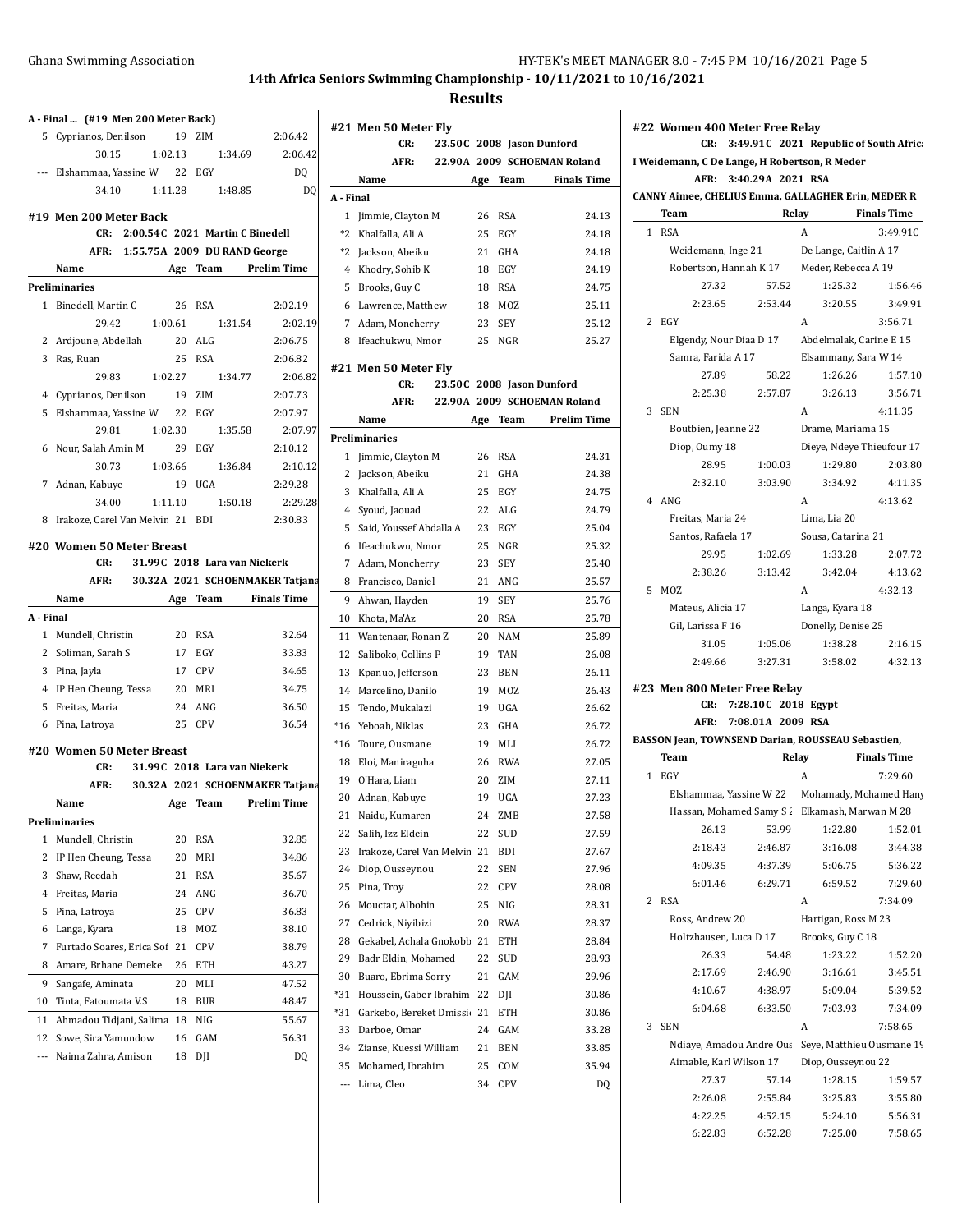**CR: 3:51.12C 2018 Marwan Elkamash AFR: 3:41.11A 2009 MELLOULI Oussama**

**Results**

**#25 Men 400 Meter Free**

|           | <b>Ghana Swimming Association</b>             |                                   |                   | 14th Africa                         |
|-----------|-----------------------------------------------|-----------------------------------|-------------------|-------------------------------------|
|           | (#23 Men 800 Meter Free Relay)                |                                   |                   |                                     |
|           | 4 ANG                                         |                                   | A                 | 8:02.28                             |
|           | Mascarenhas, Henrique 20 Francisco, Daniel 21 |                                   |                   |                                     |
|           | Gordo, Salvador 18                            |                                   | Pinotes, Pedro 32 |                                     |
|           | 27.22                                         | 57.42                             | 1:28.29           | 1:58.97                             |
|           | 2:25.68                                       | 2:55.84                           | 3:29.00           | 4:03.85                             |
|           | 4:31.03                                       | 5:01.79                           | 5:33.80           | 6:04.81                             |
|           | 6:31.20                                       | 7:01.15                           | 7:32.04           | 8:02.28                             |
|           |                                               |                                   |                   |                                     |
|           | #24 Women 100 Meter Fly                       | 59.03C 2018 Farida Osman          |                   |                                     |
|           | CR:                                           |                                   |                   |                                     |
|           | AFR:                                          | 57.67A 2019 GALLAGHER Erin        |                   |                                     |
|           | Name                                          |                                   | Age Team          | <b>Finals Time</b>                  |
| 1         | Diop, Oumy                                    | 18                                | <b>SEN</b>        | 1:03.13                             |
|           | 29.36                                         | 1:03.13                           |                   |                                     |
|           | 2 Weidemann, Inge                             |                                   | 21 RSA            | 1:04.09                             |
|           | 29.36                                         | 1:04.09                           |                   |                                     |
|           | 3 Viljoen, Lizanne                            |                                   | 22 RSA            | 1:04.19                             |
|           | 29.87                                         | 1:04.19                           |                   |                                     |
|           | 4 Lima, Lia                                   |                                   | $20$ ANG          | 1:04.21                             |
|           | 30.17                                         | 1:04.21                           |                   |                                     |
|           | 5 Samra, Farida                               | 18                                | EGY               | 1:04.84                             |
|           | 29.89                                         | 1:04.84                           |                   |                                     |
|           | 6 Abdelghany, Sara M 20 EGY                   |                                   |                   | 1:05.53                             |
|           | 30.95                                         | 1:05.53                           |                   |                                     |
| 7         | Timipame-Ere, Akiayefa 22                     |                                   | NGR               | 1:07.72                             |
|           | 30.59                                         | 1:07.72                           |                   |                                     |
|           | 8 Rabejaona, Holy Antsa 19                    |                                   | MDG               | 1:10.49                             |
|           | 31.72                                         | 1:10.49                           |                   |                                     |
|           | #25 Men 400 Meter Free                        |                                   |                   |                                     |
|           |                                               | CR: 3:51.12C 2018 Marwan Elkamash |                   |                                     |
|           |                                               |                                   |                   | AFR: 3:41.11A 2009 MELLOULI Oussama |
|           | Name                                          | Age                               |                   | Team Finals Time                    |
| A - Final |                                               |                                   |                   |                                     |
| 1         | Elkamash, Marwan M                            | 28                                | EGY               | 3:55.93                             |
|           | 26.63                                         | 55.32                             | 1:24.93           | 1:54.46                             |
|           | 2:24.56                                       | 2:54.83                           | 3:25.45           | 3:55.93                             |
|           | 2 Ben Ajmia, Mohamed Kh; 18 TUN               |                                   |                   | 3:59.97                             |
|           | 27.20                                         | 56.07                             | 1:26.09           | 1:56.49                             |
|           | 2:27.23                                       | 2:58.50                           | 3:30.16           | 3:59.97                             |
|           | 3 Gomes, Roberto D                            | 21                                | <b>RSA</b>        | 4:03.72                             |
|           | 28.36                                         | 58.97                             | 1:29.97           | 2:01.32                             |
|           | 2:32.49                                       | 3:03.75                           |                   | 4:03.72<br>3:34.04                  |
|           | 4 Rayan, Omar A                               | 16                                | EGY               | 4:04.86                             |
|           | 27.61                                         | 57.25                             | 1:28.36           | 1:59.92                             |
|           | 2:31.38                                       | 3:03.04                           | 3:34.09           | 4:04.86                             |
|           | 5 Canjulo, José N                             | 16                                | NAM               | 4:12.98                             |
|           | 28.20                                         | 59.44                             | 1:31.72           | 2:04.13                             |
|           | 2:36.41                                       | 3:08.78                           | 3:41.06           | 4:12.98                             |
|           | 6 Pillay, Leshen A                            | 17 RSA                            |                   | 4:16.30                             |

28.23 59.26 1:31.25 2:04.55 2:37.73 3:11.91 3:45.11 4:16.30 7 Mascarenhas, Henrique 20 ANG 4:16.89

> 28.43 1:00.33 1:32.68 2:05.44 2:38.02 3:11.44 3:44.65 4:16.89

|           | Name                               |                                   |            | Age Team Prelim Time                   |
|-----------|------------------------------------|-----------------------------------|------------|----------------------------------------|
|           | Preliminaries                      |                                   |            |                                        |
|           | 2 Gomes, Roberto D                 | 21 RSA                            |            | 4:06.44                                |
|           | 27.74                              | 57.97                             |            | 1:28.87<br>2:00.38                     |
|           | 2:31.85                            | 3:03.54                           |            | 4:06.44<br>3:34.97                     |
|           | 3 Moselhy, Mohamed Mose 20 EGY     |                                   |            | 4:06.64                                |
|           | 28.81                              | 59.77                             | 1:31.28    | 2:02.92                                |
|           | 2:34.24                            | 3:05.57 3:36.68                   |            | 4:06.64                                |
|           | 4 Mascarenhas, Henrique 20 ANG     |                                   |            | 4:22.41                                |
|           | 29.44                              | 1:02.24 1:35.47                   |            | 2:08.99                                |
|           | 2:42.54                            | 3:16.98                           | 3:50.81    | 4:22.41                                |
|           | 5 Adam, Momo                       |                                   | 20 RSA     | 4:24.99                                |
|           | 29.58                              | 1:01.17                           |            | 1:33.30<br>2:06.25                     |
|           | 2:39.98                            | 3:14.78                           |            | 3:50.04<br>4:24.99                     |
|           | 6 Irakoze, Carel Van Melvin 21 BDI |                                   |            | 4:51.36                                |
|           | 30.98                              | 1:06.01                           |            | 1:42.79<br>2:20.75                     |
|           | 2:57.99                            | 3:36.05                           |            | 4:51.36<br>4:14.50                     |
|           | 7 Lima, Ailton                     |                                   | 28 CPV     | 5:49.98                                |
|           |                                    | 35.95 1:14.42                     | 1:59.43    | 2:45.73                                |
|           |                                    | 3:32.86 4:19.87                   |            | 5:49.98<br>5:08.36                     |
|           | 8 Lima, Cleo                       |                                   | 34 CPV     | 6:13.26                                |
|           |                                    | 33.19 1:11.27                     | 1:56.59    | 2:45.38                                |
|           | 3:37.00                            | 4.29.34 6.13.26                   |            |                                        |
|           |                                    |                                   |            |                                        |
|           | #26 Women 100 Meter Breast         |                                   |            |                                        |
|           |                                    | CR: 1:10.81C 2021 Emily J Visagie |            |                                        |
|           |                                    |                                   |            | AFR: 1:04.82A 2021 SCHOENMAKER Tatjana |
|           | Name                               |                                   |            | Age Team Finals Time                   |
| A - Final |                                    |                                   |            |                                        |
|           | 1 Visagie, Emily J                 | 23                                | <b>RSA</b> | 1:10.81C                               |
|           | 33.75                              | 1:10.81                           |            |                                        |
| 2         | Mundell, Christin                  | 20                                | <b>RSA</b> | 1:11.09                                |
|           | 33.46                              | 1:11.09                           |            |                                        |
| 3         | Elgendy, Nour Diaa D 17            |                                   | EGY        | 1:12.74                                |
|           | 34.31                              | 1:12.74                           |            |                                        |
|           | 4 Soliman, Sarah S                 | 17                                | EGY        | 1:15.49                                |
|           |                                    | 35.95 1:15.49                     |            |                                        |
|           | 5 Pina, Jayla                      |                                   | 17 CPV     | 1:16.49                                |
|           | 35.86                              | 1:16.49                           |            |                                        |
|           | 6 IP Hen Cheung, Tessa 20 MRI      |                                   |            | 1:16.85                                |
|           | 36.11                              | 1:16.85                           |            |                                        |
|           | 7 Redecker, Nicole                 |                                   | 17 NAM     | 1:20.69                                |
|           | 37.54                              | 1:20.69                           |            |                                        |
|           | #26 Women 100 Meter Breast         |                                   |            |                                        |
|           |                                    | CR: 1:10.81C 2021 Emily J Visagie |            |                                        |
|           |                                    |                                   |            | AFR: 1:04.82A 2021 SCHOENMAKER Tatjana |
|           | Name                               |                                   |            | <b>Example 2 Age Team</b> Prelim Time  |
|           | Preliminaries                      |                                   |            |                                        |
|           | 1 Mundell, Christin                |                                   | 20 RSA     | 1:10.90                                |
|           | 33.34                              | 1:10.90                           |            |                                        |
|           | 2 Visagie, Emily J                 | 23                                | RSA        | 1:11.14                                |
|           |                                    |                                   |            |                                        |
|           |                                    | 33.88 1:11.14                     |            |                                        |
|           |                                    |                                   |            |                                        |

|           | 3 IP Hen Cheung, Tessa 20 MRI                                |         |                   | 1:16.11                             |
|-----------|--------------------------------------------------------------|---------|-------------------|-------------------------------------|
|           | 35.12                                                        | 1:16.11 |                   |                                     |
|           | 4 Freitas, Maria                                             |         | 24 ANG            | 1:21.44                             |
|           | 38.30 1:21.44                                                |         |                   |                                     |
|           | 5 Pina, Latroya                                              | 25 CPV  |                   | 1:24.06                             |
|           | 38.59 1:24.06                                                |         |                   |                                     |
|           | 6 Furtado Soares, Erica Sof 21 CPV                           |         |                   | 1:28.05                             |
|           | 40.50 1:28.05                                                |         |                   |                                     |
|           | 7 Langa, Kyara                                               |         | 18 MOZ            | 1:30.47                             |
|           | 41.72                                                        | 1:30.47 |                   |                                     |
|           | 8 Amare, Brhane Demeke 26 ETH                                |         |                   | 1:36.98                             |
|           | 45.15                                                        | 1:36.98 |                   |                                     |
|           | --- Sangafe, Aminata 20 MLI                                  |         |                   | DQ                                  |
|           | 47.15                                                        | DQ      |                   |                                     |
|           |                                                              |         |                   |                                     |
|           | #27 Men 200 Meter Breast<br>CR: 2:14.04C 2018 Ayrton Sweeney |         |                   |                                     |
|           | AFR: 2:09.61A 2009 VERSFELD Neil                             |         |                   |                                     |
|           |                                                              |         |                   |                                     |
| A - Final | Name Age Team Finals Time                                    |         |                   |                                     |
|           | 1 Musgrave, Bailey G 23 RSA                                  |         |                   | 2:14.47                             |
|           |                                                              |         |                   |                                     |
|           | 2 Randle, Matthew J                                          | 18 RSA  |                   | 30.99   1:05.49   1:39.76   2:14.47 |
|           | 30.69                                                        | 1:05.40 | 1:40.00           | 2:15.03<br>2:15.03                  |
|           |                                                              |         |                   |                                     |
|           | 3 Elkamash, Youssef M 26 EGY                                 | 1:07.28 |                   | 2:18.03                             |
|           | 31.89                                                        |         | 1:41.73<br>31 SUD | 2:18.03<br>2:19.57                  |
|           | 4 Abbas, Abobaker                                            | 1:07.25 | 1:44.11           |                                     |
|           | 31.68                                                        |         |                   | 2:19.57                             |
|           | 5 Chouchar, Ramzi                                            | 24 ALG  |                   | 2:19.96                             |
|           | 31.81                                                        |         | 1:07.16 1:43.05   | 2:19.96                             |
|           | 6 Ibrahim, Ahmed Ismail I 18 EGY                             |         |                   | 2:28.34                             |
|           | 32.40                                                        | 1:10.53 | 1:50.47           | 2:28.34<br>2:28.74                  |
|           | 7 Lobo, Caio C                                               |         | 16 MOZ            |                                     |
|           | 33.37 1:12.04                                                |         |                   | 1:49.94<br>2:28.74                  |
|           | --- O'Hara, Liam                                             |         | 20 ZIM            | DQ                                  |
|           | 33.29 1:10.70                                                |         | 1:49.69           | DQ                                  |
|           | #27 Men 200 Meter Breast                                     |         |                   |                                     |
|           | CR: 2:14.04C 2018 Ayrton Sweeney                             |         |                   |                                     |
|           | AFR: 2:09.61A 2009 VERSFELD Neil                             |         |                   |                                     |
|           | Name                                                         | Age     | Team              | Prelim Time                         |
|           | Preliminaries                                                |         |                   |                                     |
|           | 1 Musgrave, Bailey G 23 RSA                                  |         |                   | 2:17.43                             |
|           | 31.50                                                        | 1:07.34 | 1:42.25           | 2:17.43                             |
|           | 2 Elkamash, Youssef M 26 EGY                                 |         |                   | 2:22.67                             |
|           | 32.78                                                        | 1:09.45 | 1:46.18           | 2:22.67                             |
|           | 3 Chouchar, Ramzi                                            |         | 24 ALG            | 2:23.37                             |
|           | 33.08                                                        | 1:10.07 | 1:47.15           | 2:23.37                             |
|           | 4 Abbas, Abobaker                                            |         | 31 SUD            | 2:24.89                             |
|           | 32.29                                                        | 1:08.68 | 1:46.00           | 2:24.89                             |
|           | 5 Elgayar, Mahmoud O 24 EGY                                  |         |                   | 2:29.56                             |
|           | 32.15                                                        | 1:08.82 | 1:48.45           | 2:29.56                             |
|           | 6 O'Hara, Liam                                               |         | 20 ZIM            | 2:32.91                             |
|           | 34.50   1:13.82   1:53.06                                    |         |                   | 2:32.91                             |
|           | 7 Ramaala, Alex A                                            |         | 21 RSA            | 2:33.35                             |
|           | 34.60 1:12.33                                                |         | 1:52.64           | 2:33.35                             |
|           |                                                              |         |                   |                                     |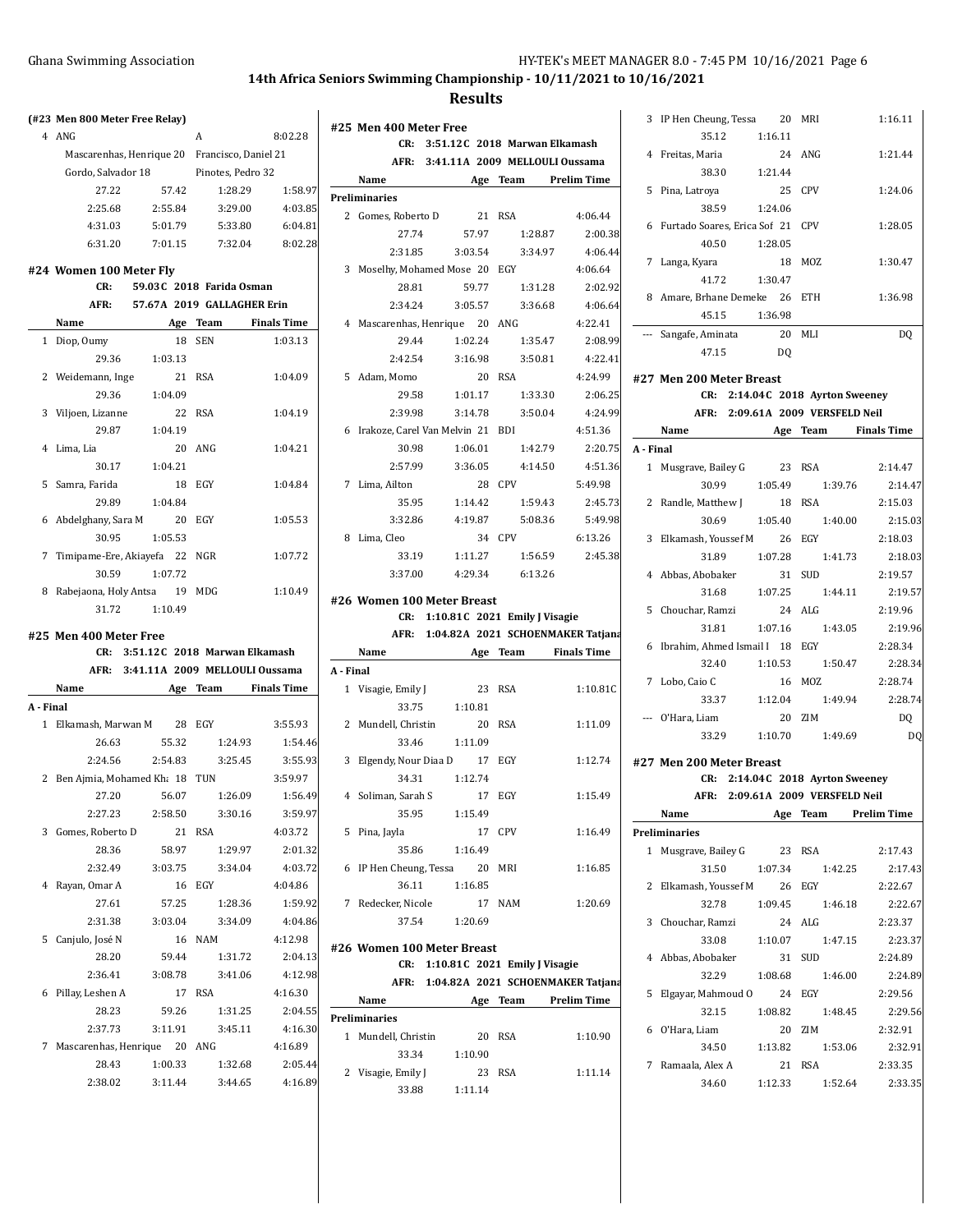A 3:43.12

**Results**

| Preliminaries  (#27 Men 200 Meter Breast)          |         |                                          |                    |           | 6 SEY                           |         | A              | 3.43                               |
|----------------------------------------------------|---------|------------------------------------------|--------------------|-----------|---------------------------------|---------|----------------|------------------------------------|
| 8 Naidu, Kumaren                                   |         | 24 ZMB                                   | 2:45.40            |           | Ahwan, Hayden 19                |         |                | Adam, Moncherry 23                 |
| 35.57                                              | 1:16.76 | 2:00.31                                  | 2:45.40            |           | Payet, Damien 18                |         | Fred, Tyler 18 |                                    |
| 9 Irakoze, Carel Van Melvin 21 BDI                 |         |                                          | 2:49.73            |           | 25.65                           | 54.67   |                | 1:22.02<br>1:                      |
| 35.56                                              | 1:18.26 | 2:04.21                                  | 2:49.73            |           | 2:22.20                         | 2:55.12 |                | 3:<br>3:22.73                      |
| 10 Osabutey, Ebenezer                              |         | 19 GHA                                   | 3:03.17            |           | 7 SUD                           |         | A              | 4.03                               |
| 40.26                                              | 1:26.82 | 2:15.55                                  | 3:03.17            |           | Yousif, Sami 31                 |         |                | Salih, Izz Eldein 22               |
| #28 Women 800 Meter Free                           |         |                                          |                    |           | Badr Eldin, Mohamed 22          |         |                | Omer, Mohamed 31                   |
| CR:                                                |         | 8:50.45C 2012 Michelle Weber             |                    |           | #30 Men 200 Meter Fly           |         |                |                                    |
|                                                    |         | AFR: 8:25.71A 2012 TROTT Wendy           |                    |           |                                 |         |                | CR: 2:00.10C 2021 Ross M Hartigan  |
| Name                                               |         | Age Team                                 | <b>Finals Time</b> |           | AFR: 1:52.96A 2012 LE CLOS Chad |         |                |                                    |
| 1 Houtman, Stephanie                               |         | 19 RSA                                   | 9:07.14            |           | Name                            |         | Age Team       | <b>Finals Ti</b>                   |
| 32.18                                              | 1:07.16 | 1:42.47                                  | 2:17.63            |           | 1 Hartigan, Ross M              |         | 23 RSA         | 2:00                               |
| 2:52.70                                            | 3:27.55 | 4:02.59                                  | 4:37.36            |           | 2 Ras, Ruan                     |         | 25 RSA         | 2:01                               |
| 5:11.74                                            | 5:45.92 | 6:20.24                                  | 6:54.67            |           | 3 Chouchar, Ramzi               |         | 24 ALG         | 2:06                               |
| 7:28.77                                            | 8:02.64 | 8:36.03                                  | 9:07.14            |           | 4 Saliboko, Collins P           |         | 19 TAN         | 2.13                               |
| 2 Randle, Samantha C                               |         | 23 RSA                                   | 9:07.95            |           |                                 |         |                |                                    |
| 32.47                                              | 1:06.95 | 1:42.02                                  | 2:17.12            |           | #31 Women 200 Meter IM          |         |                |                                    |
| 2:52.15                                            | 3:27.12 | 4:01.91                                  | 4:36.74            |           |                                 |         |                | CR: 2:15.45C 2021 Rebecca A Meder  |
| 5:11.64                                            | 5:46.16 | 6:20.64                                  | 6:54.91            |           |                                 |         |                | AFR: 2:08.59A 2008 COVENTRY Kirsty |
| 7:29.18                                            | 8:03.05 | 8:36.82                                  | 9:07.95            |           | Name                            |         | Age Team       | <b>Finals Ti</b>                   |
| 3 Abdelghany, Sara M                               |         | 20 EGY                                   | 9:54.84            |           | 1 Meder, Rebecca A              |         | 19 RSA         | 2:15                               |
| 32.99                                              | 1:07.66 | 1:42.93                                  | 2:19.04            |           | 2 Visagie, Emily J              |         | 23 RSA         | 2.24                               |
| 2:55.71                                            | 3:33.00 | 4:10.44                                  | 4:48.81            |           | 3 Pina, Jayla                   |         | 17 CPV         | 2:27                               |
| 5:27.13                                            | 6:05.34 | 6:43.88                                  | 7:22.88            |           | 4 Lima, Lia                     |         | 20 ANG         | 2:36                               |
| 8:01.24                                            | 8:40.01 | 9:17.91                                  | 9:54.84            |           | 5 Pina, Latroya                 |         | 25 CPV         | 2.45                               |
|                                                    |         |                                          |                    |           | #32 Men 100 Meter Back          |         |                |                                    |
|                                                    |         |                                          |                    |           |                                 |         |                |                                    |
| #29 Men 400 Meter Free Relay                       |         |                                          |                    |           | CR:                             |         |                | 55.49C 2018 Mohamed Samy           |
| CR:                                                |         | 3:20.04C 2021 Egypt                      |                    |           | AFR:                            |         |                | 53.12A 2016 REID Christopher       |
| Y Hossam, M Elkamash, A Khalfalla, M Hassan        |         |                                          |                    |           | Name                            |         | Age Team       |                                    |
| AFR: 3:11.93A 2009 RSA                             |         |                                          |                    | A - Final |                                 |         |                | <b>Finals Ti</b>                   |
| MOORE Graeme, SCHOEMAN Roland, TOWNSEND Darian, FE |         |                                          |                    |           | 1 Hassan, Mohamed Samy: 24 EGY  |         |                | 56                                 |
| Team                                               |         | Relay                                    | <b>Finals Time</b> |           | 27.18                           | 56.23   |                |                                    |
| 1 EGY<br>Hossam, Yassin 18                         |         | A<br>Elkamash, Marwan M 28               | 3:20.04C           |           | 2 Binedell, Martin C            |         | 26 RSA         | 56                                 |
|                                                    |         |                                          |                    |           | 27.50                           | 56.57   |                |                                    |
| Khalfalla, Ali A 25<br>23.61                       | 50.25   | Hassan, Mohamed Samy S 2<br>1:15.03      | 1:42.85            |           | 3 Ardjoune, Abdellah            |         | 20 ALG         | 56                                 |
| 2:08.06                                            | 2:35.44 | 3:00.13                                  | 3:20.04            |           | 27.10                           | 56.67   |                |                                    |
| 2 RSA                                              |         | A                                        | 3:21.04            |           | 4 Said, Youssef Abdalla A       |         | 23 EGY         | 57                                 |
| Ross, Andrew 20                                    |         |                                          |                    |           | 27.45                           | 57.04   |                |                                    |
| Binedell, Martin C 26                              |         | Jimmie, Clayton M 26<br>Brooks, Guy C 18 |                    |           | 5 Cyprianos, Denilson           |         | 19 ZIM         | 57                                 |
| 24.79                                              | 51.92   | 1:16.64                                  | 1:45.41            |           | 26.39                           | 57.78   |                |                                    |
| 2:09.07                                            | 2:34.77 | 2:59.97                                  | 3:21.04            |           | 6 Vehbi, Liam                   | 17      | <b>RSA</b>     | 58                                 |
| 3 SEN                                              |         | A                                        | 3:32.93            |           | 28.19                           | 58.32   |                |                                    |
| Niane, El Hadji Adama 28                           |         | Aimable, Karl Wilson 17                  |                    |           | 7 Wantenaar, Ronan Z            | 20      | <b>NAM</b>     | 1:00                               |
| Ndiaye, Amadou Andre Ous                           |         | Seye, Matthieu Ousmane 19                |                    |           | 28.84                           | 1:00.14 |                |                                    |
| 4 ANG                                              |         | A                                        | 3:35.03            |           | 8 Canjulo, José N               |         | 16 NAM         | 1:00                               |
| Francisco, Daniel 21                               |         | Pinotes, Pedro 32                        |                    |           | 28.53                           | 1:00.75 |                |                                    |
| Mascarenhas, Henrique 20                           |         | Gordo, Salvador 18                       |                    |           | #32 Men 100 Meter Back          |         |                |                                    |
| 25.52                                              | 53.54   | 1:19.91                                  | 1:48.46            |           | CR:                             |         |                | 55.49C 2018 Mohamed Samy           |
| 2:15.68                                            | 2:44.72 | 3:11.08                                  | 3:35.03            |           | AFR:                            |         |                | 53.12A 2016 REID Christopher       |
| 5 UGA                                              |         | A                                        | 3:42.09            |           | Name                            |         | Age Team       | Prelim Ti                          |
| Adnan, Kabuye 19                                   |         | Saleh, Fadhil 20                         |                    |           | Preliminaries                   |         |                |                                    |

|              | Payet, Damien 18                        |                                       |         | Fred, Tyler 18               |                      |                    |
|--------------|-----------------------------------------|---------------------------------------|---------|------------------------------|----------------------|--------------------|
|              | 25.65                                   |                                       | 54.67   |                              | 1:22.02              | 1:53.60            |
|              | 2:22.20                                 |                                       | 2:55.12 |                              | 3:22.73              | 3:43.12            |
| $7^{\circ}$  | <b>SUD</b>                              |                                       |         | A                            |                      | 4:03.24            |
|              | Yousif, Sami 31                         |                                       |         |                              | Salih, Izz Eldein 22 |                    |
|              | Badr Eldin, Mohamed 22 Omer, Mohamed 31 |                                       |         |                              |                      |                    |
|              |                                         |                                       |         |                              |                      |                    |
|              | #30 Men 200 Meter Fly<br>CR:            | 2:00.10C 2021 Ross M Hartigan         |         |                              |                      |                    |
|              |                                         | AFR: 1:52.96A 2012 LE CLOS Chad       |         |                              |                      |                    |
|              | Name                                    |                                       | Age     | Team                         |                      | <b>Finals Time</b> |
|              | 1 Hartigan, Ross M                      |                                       | 23      | <b>RSA</b>                   |                      | 2:00.10C           |
|              | 2 Ras, Ruan                             |                                       |         | 25 RSA                       |                      | 2:01.67            |
|              | 3 Chouchar, Ramzi                       |                                       |         | 24 ALG                       |                      | 2:06.88            |
|              | 4 Saliboko, Collins P                   |                                       | 19      | <b>TAN</b>                   |                      | 2:13.39            |
|              |                                         |                                       |         |                              |                      |                    |
|              | #31 Women 200 Meter IM                  |                                       |         |                              |                      |                    |
|              | CR:                                     | 2:15.45C 2021 Rebecca A Meder         |         |                              |                      |                    |
|              | AFR:                                    | 2:08.59A 2008 COVENTRY Kirsty         |         |                              |                      |                    |
|              | Name                                    |                                       |         | Age Team                     |                      | <b>Finals Time</b> |
|              | 1 Meder, Rebecca A                      |                                       | 19      | <b>RSA</b>                   |                      | 2:15.45C           |
| 2            | Visagie, Emily J                        |                                       |         | 23 RSA                       |                      | 2:24.45            |
| 3            | Pina, Jayla                             |                                       |         | 17 CPV                       |                      | 2:27.06            |
|              | 4 Lima, Lia                             |                                       | 20      | ANG                          |                      | 2:36.93            |
| 5            | Pina, Latroya                           |                                       | 25      | CPV                          |                      | 2:45.16            |
|              | #32 Men 100 Meter Back                  |                                       |         |                              |                      |                    |
|              | CR:                                     |                                       |         | 55.49C 2018 Mohamed Samy     |                      |                    |
|              | AFR:                                    |                                       |         | 53.12A 2016 REID Christopher |                      |                    |
|              | Name                                    |                                       |         | Age Team                     |                      | <b>Finals Time</b> |
| A - Final    |                                         |                                       |         |                              |                      |                    |
| $\mathbf{1}$ | Hassan, Mohamed Samy: 24 EGY            |                                       |         |                              |                      | 56.23              |
|              | 27.18                                   |                                       | 56.23   |                              |                      |                    |
| 2            | Binedell, Martin C                      |                                       | 26      | <b>RSA</b>                   |                      | 56.57              |
|              | 27.50                                   |                                       | 56.57   |                              |                      |                    |
| 3            | Ardjoune, Abdellah                      |                                       | 20      | ALG                          |                      | 56.67              |
|              | 27.10                                   |                                       | 56.67   |                              |                      |                    |
| 4            | Said, Youssef Abdalla A                 |                                       | 23      | EGY                          |                      | 57.04              |
|              | 27.45                                   |                                       | 57.04   |                              |                      |                    |
| 5            | Cyprianos, Denilson                     |                                       | 19      | ZIM                          |                      | 57.78              |
|              | 26.39                                   |                                       | 57.78   |                              |                      |                    |
|              | 6 Vehbi, Liam                           |                                       |         | 17 RSA                       |                      | 58.32              |
|              | 28.19                                   |                                       | 58.32   |                              |                      |                    |
|              | 7 Wantenaar, Ronan Z                    |                                       |         | 20 NAM                       |                      | 1:00.14            |
|              | 28.84                                   |                                       | 1:00.14 |                              |                      |                    |
|              | 8 Canjulo, José N                       |                                       |         | 16 NAM                       |                      | 1:00.75            |
|              | 28.53                                   |                                       | 1:00.75 |                              |                      |                    |
|              | #32 Men 100 Meter Back                  |                                       |         |                              |                      |                    |
|              | CR:                                     | 55.49C 2018 Mohamed Samy              |         |                              |                      |                    |
|              | AFR:                                    | 53.12A 2016 REID Christopher          |         |                              |                      |                    |
|              | Name                                    | <b>Example 2 Age Team</b> Prelim Time |         |                              |                      |                    |
|              | Preliminaries                           |                                       |         |                              |                      |                    |
|              | --- Benhlima, Hamza 17 MAR              |                                       |         |                              |                      |                    |
|              |                                         |                                       |         |                              |                      |                    |

1 Hassan, Mohamed Samy ! 24 EGY 56.01 26.97 56.01

|           | 2 Said, Youssef Abdalla A 23           |          | EGY                      | 56.13              |
|-----------|----------------------------------------|----------|--------------------------|--------------------|
|           | 27.59                                  | 56.13    |                          |                    |
| 3         | Binedell, Martin C                     | 26       | <b>RSA</b>               | 56.58              |
|           | 27.88                                  | 56.58    |                          |                    |
|           | 4 Ardjoune, Abdellah                   | 20       | ALG                      | 56.75              |
|           | 27.52                                  | 56.75    |                          |                    |
| 5         | Cyprianos, Denilson                    | 19       | ZIM                      | 58.56              |
|           | 28.69                                  | 58.56    |                          |                    |
| 6         | Mullen, Damian                         | 25       | <b>RSA</b>               | 59.86              |
|           | 28.38                                  | 59.86    |                          |                    |
| 7         | Wantenaar, Ronan Z                     | 20       | <b>NAM</b>               | 1:00.52            |
|           | 29.62<br>1:00.52                       |          |                          |                    |
| 8         | Adnan, Kabuye                          | 19       | UGA                      | 1:05.33            |
|           | 31.54<br>1:05.33                       |          |                          |                    |
|           | 9 Yeboah, Niklas                       | 23       | GHA                      | 1:06.39            |
|           | 1:06.39<br>31.12                       |          |                          |                    |
| 10        | Irakoze, Carel Van Melvin 21 BDI       |          |                          | 1:07.39            |
|           | 1:07.39<br>32.70                       |          |                          |                    |
| 11        | Omer, Mohamed                          | 31       | SUD                      | 1:16.76            |
|           | 35.36<br>1:16.76                       |          |                          |                    |
|           | #33 Women 50 Meter Free                |          |                          |                    |
|           | CR:                                    |          | 25.11C 2018 Farida Osman |                    |
|           | AFR:                                   |          | 24.62A 2017 OSMAN Farida |                    |
|           | Name                                   | Age      | <b>Team</b>              | <b>Finals Time</b> |
| A - Final |                                        |          |                          |                    |
|           | 1 Weidemann, Inge                      | 21       | <b>RSA</b>               | 25.83              |
|           | 2 De Lange, Caitlin A                  |          | 17 RSA                   | 26.15              |
|           | 3 Melih, Amel                          | 28       | ALG                      | 26.23              |
|           |                                        |          |                          |                    |
|           |                                        |          | 23 EGY                   | 26.29              |
| 5         | 4 Mohsen, Samiha T                     | 16       | UGA                      | 26.64              |
|           | Kirabo, Namutebi                       |          |                          |                    |
|           | 6 Abdelmalak, Carine E                 |          | 15 EGY                   | 27.00              |
|           | 7 Mutumbulua, Trisha                   |          | 16 NAM<br>17 GHA         | 27.94<br>28.08     |
|           | 8 Takyi, Unilez                        |          |                          |                    |
|           | #33 Women 50 Meter Free                |          |                          |                    |
|           | CR:                                    |          | 25.11C 2018 Farida Osman |                    |
|           | AFR:                                   |          | 24.62A 2017 OSMAN Farida |                    |
|           | Name                                   | Age      | <b>Team</b>              | <b>Prelim Time</b> |
|           | Preliminaries                          |          |                          |                    |
| 1         | Weidemann, Inge                        | 21       | RSA                      | 25.93              |
| 2         | Melih, Amel                            | 28       | ALG                      | 26.18              |
| 3         | Mohsen, Samiha T                       | 23       | EGY                      | 26.56              |
| 4         | Diop, Oumy                             | 18       | <b>SEN</b>               | 28.01              |
| 5         | Boutbien, Jeanne                       | 22       | <b>SEN</b>               | 28.13              |
| 6         | Adjei, Nubia                           | 18       | GHA                      | 28.20              |
| 7         | Sousa, Catarina                        | 21       | ANG                      | 28.24              |
| *8        | Rabejaona, Holy Antsa                  | 19       | MDG                      | 28.52              |
| *8        | IP Hen Cheung, Tessa                   | 20       | MRI                      | 28.52              |
|           | <b>Swim-Off Required</b>               |          |                          |                    |
| 10        | Freitas, Maria                         | 24       | ANG                      | 28.68              |
| 11        | Donelly, Denise                        | 25       | MOZ                      | 28.88              |
| 12        | Timipame-Ere, Akiayefa                 | 22       | NGR                      | 28.93              |
| 13        | Radji, Nafissath                       | 19       | BEN                      | 29.46              |
| 14        | Shaw, Reedah                           | 21       | RSA                      | 30.37              |
| 15<br>16  | Chang'Anamuno, Tayamil<br>Langa, Kyara | 21<br>18 | MWI<br>MOZ               | 30.81<br>30.99     |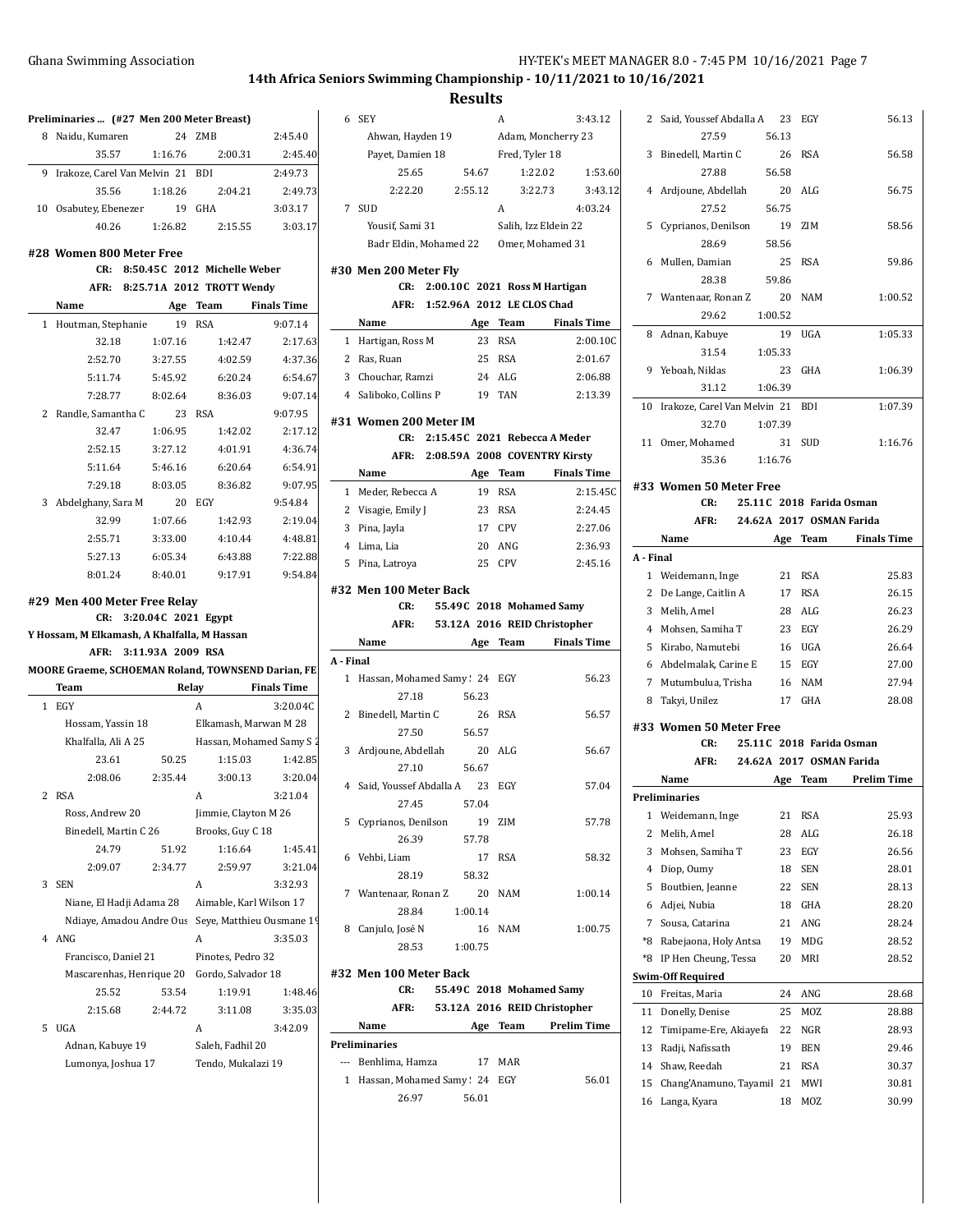**Preliminaries ... (#33 Women 50 Meter Free)**

17 Dumbuya, Tity 18 SLE 31.13

## **14th Africa Seniors Swimming Championship - 10/11/2021 to 10/16/2021**

#### **Results**

| 18           | Seibou, Laraiba                      | 21       | <b>BEN</b> | 32.17              |
|--------------|--------------------------------------|----------|------------|--------------------|
| 19           | Moussa, Roukaya                      | 24       | <b>NIG</b> | 32.91              |
| 20           | Asare, Rebecca                       | 18       | GHA        | 33.43              |
| 21           | Gebresilassie, Rahel Fseh 26         |          | <b>ETH</b> | 33.86              |
| 22           | Amare, Brhane Demeke                 | 26       | <b>ETH</b> | 33.93              |
| 23           | Furtado Soares, Erica Sof            | 21       | <b>CPV</b> | 34.12              |
| 24           | Naima Zahra, Amison                  | 18       | DII        | 36.58              |
| 25           | Tinta, Fatoumata V.S                 | 18       | <b>BUR</b> | 37.25              |
| 26           | Sangafe, Aminata                     | 20       | MLI        | 38.80              |
| 27           | Sowe, Sira Yamundow                  | 16       | GAM        | 43.76              |
|              | #34 Men 1500 Meter Free              |          |            |                    |
|              |                                      |          |            |                    |
|              | CR: 15:26.40C 2018 Marwan Elkamash   |          |            |                    |
|              | AFR: 14:37.28A 2009 MELLOULI Oussama |          |            |                    |
|              | Name                                 |          | Age Team   | <b>Finals Time</b> |
| $\mathbf{1}$ | Elkamash, Marwan M                   | 28       | EGY        | 15:40.65           |
|              | 28.84                                | 1:00.17  |            | 2:03.4<br>1:31.91  |
|              | 2:35.16                              | 3:06.46  |            | 4:09.<br>3:38.19   |
|              | 4:40.98                              | 5:12.24  |            | 5:43.92<br>6:15.1  |
|              | 6:46.72                              | 7:17.82  |            | 8:20.7<br>7:49.31  |
|              | 8:51.90                              | 9:23.10  |            | 10:26.1<br>9:54.68 |
|              | 10:57.77                             | 11:28.88 | 12:00.53   | 12:31.8            |

|    | 19 Moussa, Roukaya                     |          |    | 24 NIG   |          | 32.91              |
|----|----------------------------------------|----------|----|----------|----------|--------------------|
|    | 20 Asare, Rebecca                      |          | 18 | GHA      |          | 33.43              |
|    | 21 Gebresilassie, Rahel Fseh 26 ETH    |          |    |          |          | 33.86              |
|    | 22 Amare, Brhane Demeke 26 ETH         |          |    |          |          | 33.93              |
|    | 23 Furtado Soares, Erica Sof 21 CPV    |          |    |          |          | 34.12              |
| 24 | Naima Zahra, Amison                    |          |    | $18$ DJI |          | 36.58              |
| 25 | Tinta, Fatoumata V.S                   |          |    | 18 BUR   |          | 37.25              |
| 26 | Sangafe, Aminata                       |          |    | 20 MLI   |          | 38.80              |
| 27 | Sowe, Sira Yamundow 16                 |          |    | GAM      |          | 43.76              |
|    | 34 Men 1500 Meter Free                 |          |    |          |          |                    |
|    | CR: 15:26.40C 2018 Marwan Elkamash     |          |    |          |          |                    |
|    | AFR: 14:37.28A 2009 MELLOULI Oussama   |          |    |          |          |                    |
|    | Name                                   |          |    | Age Team |          | <b>Finals Time</b> |
| 1  | Elkamash, Marwan M                     |          | 28 | EGY      |          | 15:40.65           |
|    | 28.84                                  | 1:00.17  |    |          | 1:31.91  | 2:03.44            |
|    | 2:35.16                                | 3:06.46  |    |          | 3:38.19  | 4:09.57            |
|    | 4:40.98                                | 5:12.24  |    |          | 5:43.92  | 6:15.18            |
|    | 6:46.72                                | 7:17.82  |    |          | 7:49.31  | 8:20.73            |
|    | 8:51.90                                | 9:23.10  |    |          | 9:54.68  | 10:26.19           |
|    | 10:57.77                               | 11:28.88 |    |          | 12:00.53 | 12:31.88           |
|    | 13:03.48                               | 13:34.94 |    |          | 14:06.59 | 14:38.48           |
|    | 15:10.12                               | 15:40.65 |    |          |          |                    |
|    | 2 Moselhy, Mohamed Mose 20 EGY         |          |    |          |          | 15:51.80           |
|    | 29.28                                  | 1:00.67  |    |          | 1:32.51  | 2:04.20            |
|    | 2:35.89                                | 3:07.24  |    |          | 3:38.66  | 4:10.26            |
|    | 4:41.97                                | 5:13.49  |    |          | 5:45.17  | 6:16.54            |
|    | 6:48.05                                | 7:19.47  |    |          | 7:50.99  | 8:22.57            |
|    | 8:54.06                                | 9:25.38  |    |          | 9:57.24  | 10:28.78           |
|    | 11:00.48                               | 11:32.18 |    |          | 12:04.20 | 12:36.11           |
|    | 13:08.57                               | 13:41.22 |    |          | 14:13.93 | 14:46.86           |
|    | 15:19.88                               | 15:51.80 |    |          |          |                    |
| 3  | Gomes, Roberto D                       |          | 21 | RSA      |          | 16:24.33           |
|    | 29.55                                  | 1:01.87  |    |          | 1:34.78  | 2:07.43            |
|    | 2:40.36                                | 3:13.25  |    |          | 3:46.18  | 4:18.92            |
|    | 4:51.60                                | 5:24.33  |    |          | 5:57.46  | 6:30.26            |
|    | 7:03.52                                | 7:36.62  |    |          | 8:09.44  | 8:42.70            |
|    | 9:15.30                                | 9:48.12  |    |          | 10:21.10 | 10:54.15           |
|    | 11:27.23                               | 12:00.54 |    |          | 12:33.39 | 13:06.56           |
|    | 13:39.47                               | 14:13.05 |    |          | 14:46.38 | 15:19.74           |
|    | 15:52.66                               | 16:24.33 |    |          |          |                    |
|    | 4 Adam, Momo                           |          | 20 | RSA      |          | 17:40.98           |
|    | 31.37                                  | 1:05.07  |    |          | 1:39.20  | 2:13.95            |
|    | 2:47.97                                | 3:22.38  |    |          | 3:56.91  | 4:32.15            |
|    | 5:06.88                                | 5:42.79  |    |          | 6:16.64  | 6:52.83            |
|    | 7:28.63                                | 8:03.12  |    |          | 8:37.91  | 9:13.20            |
|    | 9:49.62                                | 10:25.15 |    |          | 11:00.73 | 11:37.03           |
|    | 12:13.68  12:50.75  13:28.18  14:04.81 |          |    |          |          |                    |

14:41.09 15:17.47 15:54.96 16:31.06

17:07.28 17:40.98

| #35 Mixed 400 Meter Medley Relay              |                                                    |         |                           |         |             |                     |                                                   |   |
|-----------------------------------------------|----------------------------------------------------|---------|---------------------------|---------|-------------|---------------------|---------------------------------------------------|---|
| 3:56.74C 2021 Republic of South Africa<br>CR: |                                                    |         |                           |         |             |                     |                                                   |   |
| M Binedell, B Musgrave, R Meder, I Weidemann  |                                                    |         |                           |         |             |                     |                                                   |   |
| AFR:<br>3:49.90A 2019 RSA                     |                                                    |         |                           |         |             |                     |                                                   |   |
|                                               | REID Christopher, SCHOENMAKER Tatjana, COETZEE Rya |         |                           |         |             |                     |                                                   |   |
|                                               | Team                                               |         |                           |         | Relay       |                     | <b>Finals Time</b>                                |   |
| 1                                             | <b>RSA</b>                                         |         |                           |         | A           |                     | 3:56.74C                                          |   |
|                                               |                                                    |         | Binedell, Martin C M26    |         |             |                     | Musgrave, Bailey G M23                            | ŧ |
|                                               |                                                    |         | Meder, Rebecca A W19      |         |             |                     | Weidemann, Inge W21                               |   |
|                                               |                                                    | 27.12   |                           | 56.39   |             | 1:25.84             | 1:59.92                                           |   |
|                                               |                                                    | 2:27.88 |                           | 3:00.45 |             | 3:27.09             | 3:56.74                                           |   |
|                                               | 2 EGY                                              |         |                           |         | A           |                     | 3:58.28                                           | F |
|                                               |                                                    |         |                           |         |             |                     | Mohsen, Samiha T W23 Elkamash, Youssef M M26      |   |
|                                               |                                                    |         |                           |         |             |                     | Elgendy, Nour Diaa D W17 Hassan, Mohamed Samy S N |   |
|                                               |                                                    | 31.03   |                           | 1:04.11 |             | 1:33.27             | 2:06.64                                           |   |
|                                               |                                                    | 2:35.40 |                           | 3:08.64 |             | 3:31.96             | 3:58.28                                           |   |
|                                               | 3 ANG                                              |         |                           |         | A           |                     | 4:14.58                                           |   |
|                                               |                                                    |         | Gordo, Salvador M18       |         |             | Pinotes, Pedro M32  |                                                   |   |
|                                               | Lima, Lia W20                                      |         |                           |         |             | Sousa, Catarina W21 |                                                   |   |
|                                               |                                                    |         |                           | 1:02.89 |             |                     | 2:10.14                                           |   |
|                                               |                                                    |         |                           | 3:15.17 |             | 4:14.58             |                                                   |   |
|                                               | 4 SEN                                              |         |                           |         | A           |                     | 4:15.90                                           |   |
|                                               |                                                    |         | Aimable, Karl Wilson M17  |         |             |                     | Seye, Matthieu Ousmane M                          |   |
|                                               | Diop, Oumy W18                                     |         |                           |         |             |                     | Boutbien, Jeanne W22                              |   |
|                                               |                                                    | 29.81   |                           | 1:02.86 |             | 1:34.94             | 2:13.30                                           |   |
|                                               |                                                    | 2:41.80 |                           | 3:16.75 |             | 3:45.06             | 4:15.90                                           |   |
| 5.                                            | MOZ                                                |         |                           |         | A           |                     | 4:32.86                                           |   |
|                                               |                                                    |         | Da Costa, Valentin M18    |         |             | Lobo, Caio C M16    |                                                   |   |
|                                               |                                                    |         | Donelly, Denise W25       |         |             | Langa, Kyara W18    |                                                   |   |
|                                               |                                                    | 30.93   |                           | 1:05.98 |             | 1:37.77             | 2:13.13                                           |   |
|                                               |                                                    | 2:44.47 |                           | 3:22.00 |             | 3:54.79             | 4:32.86                                           |   |
|                                               | 6 BEN                                              |         |                           |         | A           |                     | 4:58.77                                           |   |
|                                               |                                                    |         | Radji, Nafissath W19      |         |             |                     | Zianse, Kuessi William M21                        |   |
|                                               |                                                    |         | Kpanuo, Jefferson M23     |         |             | Seibou, Laraiba W21 |                                                   |   |
|                                               |                                                    | 37.17   |                           | 1:17.94 |             | 1:57.56             | 2:44.52                                           |   |
|                                               |                                                    | 3:12.23 |                           | 3:47.28 |             | 4:21.65             | 4:58.77                                           |   |
|                                               |                                                    |         |                           |         |             |                     |                                                   |   |
|                                               | #36 Women 200 Meter Fly                            |         |                           |         |             |                     |                                                   |   |
|                                               |                                                    | CR:     | 2:11.97C 2010 Mandy Loots |         |             |                     |                                                   |   |
|                                               |                                                    | AFR:    |                           |         |             |                     | 2:09.41A 2008 MEAKLIM Katheryn                    |   |
|                                               | Name                                               |         |                           | Age     | <b>Team</b> |                     | <b>Finals Time</b>                                |   |
| $\mathbf{1}$                                  | Viljoen, Lizanne                                   |         |                           | 22      | <b>RSA</b>  |                     | 2:19.35                                           |   |

|    | 1 VIIIOUI, LIZAILIIU            | LL      | n. . n     | 4.19.33 |
|----|---------------------------------|---------|------------|---------|
|    | 31.89                           | 1:08.18 | 1:43.76    | 2:19.35 |
|    | 2 Eldamaty, Rawan Tamer' 17 EGY |         |            | 2:23.07 |
|    | 32.09                           | 1:08.38 | 1:44.92    | 2:23.07 |
|    | 3 Abdelghany, Sara M            | 20      | EGY        | 2:24.23 |
|    | 32.73                           | 1:09.12 | 1:46.52    | 2:24.23 |
|    | 4 Mundell, Christin             | 20      | <b>RSA</b> | 2:29.27 |
|    | 33.53                           | 1:12.18 | 1:51.77    | 2:29.27 |
| 5. | Lima, Lia                       | 20      | ANG        | 2:32.32 |
|    | 31.72                           | 1:09.42 | 1:50.12    | 2:32.32 |
|    |                                 |         |            |         |

## **#37 Men 50 Meter Free**

**CR: 22.39C 2016 Oussama Sahnoune AFR: 21.67A 2013 SCHOEMAN Roland**

**Name Age Team Finals Time A - Final**

1 Khalfalla, Ali A 25 EGY 22.48

| 2              | Brooks, Guy C                | 18  | <b>RSA</b>                   | 22.60              |
|----------------|------------------------------|-----|------------------------------|--------------------|
| 3              | Hossam, Yassin               | 18  | EGY                          | 22.69              |
| $\overline{4}$ | Sahnoune. Oussama            | 29  | ALG                          | 22.70              |
| 5              | Jimmie, Clayton M            | 26  | <b>RSA</b>                   | 22.87              |
| 6              | Niane, El Hadji Adama        | 28  | <b>SEN</b>                   | 23.18              |
| 7              | Jackson, Abeku               | 19  | GHA                          | 23.47              |
| 8              | Anodin, Gregory              | 22  | MRI                          | 23.69              |
|                | #37 Men 50 Meter Free        |     |                              |                    |
|                | CR:                          |     | 22.39C 2016 Oussama Sahnoune |                    |
|                | AFR:                         |     | 21.67A 2013 SCHOEMAN Roland  |                    |
|                | Name                         |     |                              | <b>Prelim Time</b> |
|                |                              | Age | Team                         |                    |
|                | Preliminaries                |     |                              |                    |
| 1              | Khalfalla, Ali A             | 25  | EGY                          | 22.69              |
| 2              | Hassan, Mohamed Samy: 24     |     | EGY                          | 22.92              |
| 3              | Jimmie, Clayton M            | 26  | <b>RSA</b>                   | 22.99              |
| 4              | Sahnoune, Oussama            | 29  | ALG                          | 23.09              |
| 5              | Jackson, Abeku               | 19  | GHA                          | 23.43              |
| 6              | Niane, El Hadji Adama        | 28  | <b>SEN</b>                   | 23.56              |
| 7              | Anodin, Gregory              | 22  | MRI                          | 23.75              |
| 8              | Tendo, Mukalazi              | 19  | <b>UGA</b>                   | 23.87              |
| 9              | Wantenaar, Ronan Z           | 20  | <b>NAM</b>                   | 24.02              |
| 10             | Ifeachukwu, Nmor             | 25  | NGR                          | 24.20              |
| 11             | Cyprianos, Denilson          | 19  | ZIM                          | 24.25              |
| $*12$          | Saleh, Fadhil                | 20  | <b>UGA</b>                   | 24.32              |
| *12            | Ahwan, Hayden                | 19  | <b>SEY</b>                   | 24.32              |
| 14             | Khota, Ma'Az                 | 20  | <b>RSA</b>                   | 24.43              |
| 15             | Alassane, Seydou Lancina 28  |     | NIG                          | 24.47              |
| 16             | Adam, Moncherry              | 23  | <b>SEY</b>                   | 24.51              |
| 17             | Saliboko, Collins P          | 19  | TAN                          | 24.55              |
| 18             | Francisco, Daniel            | 21  | ANG                          | 24.73              |
| 19             | Diop, Ousseynou              | 22  | <b>SEN</b>                   | 24.83              |
| 20             | Kpanuo, Jefferson            | 23  | <b>BEN</b>                   | 25.00              |
| 21             | Dansou, Marc Pascal          | 38  | <b>BEN</b>                   | 25.13              |
| 22             | Kouma, Sebastien             | 24  | MLI                          | 25.15              |
| 23             | Irakoze, Carel Van Melvin 21 |     | <b>BDI</b>                   | 25.16              |
| 24             | Eloi, Maniraguha             | 26  | <b>RWA</b>                   | 25.18              |
| 25             | Baleka, Siphiwe              | 50  | GNB                          | 25.37              |
| 26             | O'Hara, Liam                 | 20  | ZIM                          | 25.48              |
| 27             | Marcelino, Danilo            | 19  | MOZ                          | 25.62              |
| 28             | Mouctar, Albohin             | 25  | NIG                          | 25.84              |
| 29             | Yeboah, Niklas               | 23  | GHA                          | 25.93              |
| 30             | Naidu, Kumaren               | 24  | ZMB                          | 26.16              |
| 31             | Cedrick, Niyibizi            | 20  | <b>RWA</b>                   | 26.34              |
| 32             | Pina, Troy                   | 22  | <b>CPV</b>                   | 26.79              |
| 33             | Lima, Ailton                 | 28  | CPV                          | 27.11              |
| 34             | Houssein, Gaber Ibrahim      | 22  | DJI                          | 27.32              |
| 35             | Bah, Mamadou Tahirou         | 22  | GUI                          | 27.57              |
| 36             | Gekabel, Achala Gnokobb      | 21  | ETH                          | 27.82              |
| 37             | Buaro, Ebrima Sorry          | 21  | GAM                          | 27.90              |
| 38             | Garkebo, Bereket Dmissi 21   |     | ETH                          | 29.21              |
| 39             | Darboe, Omar                 | 24  | GAM                          | 29.70              |
| 40             | Mohamed, Ibrahim             | 25  | COM                          | 29.76              |
| 41             | Munyu-Kupiata, Yves          | 19  | DRC                          | 31.57              |
| 42             | Yoka, Manzanga Doukour       | 31  | DRC                          | 32.76              |
|                |                              |     |                              |                    |
|                |                              |     |                              |                    |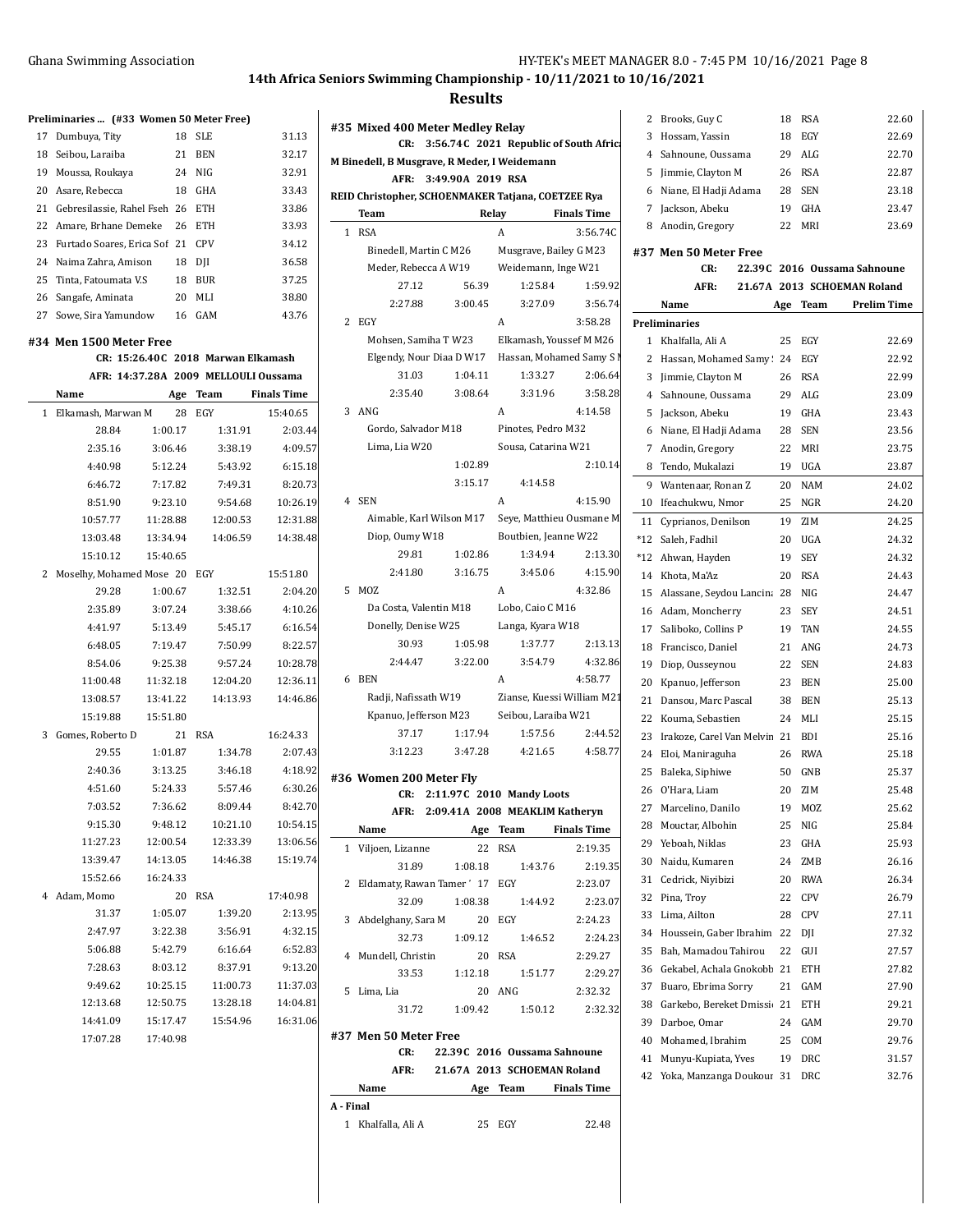## Ghana Swimming Association **HY-TEK's MEET MANAGER 8.0 - 7:45 PM 10/16/2021** Page 9

## **14th Africa Seniors Swimming Championship - 10/11/2021 to 10/16/2021**

**Results**

|   | #38 Women 200 Meter Back       |         |                                                                  |                               |
|---|--------------------------------|---------|------------------------------------------------------------------|-------------------------------|
|   |                                |         | CR: 2:14.33C 2016 Mariella Venter                                |                               |
|   |                                |         | AFR: 2:04.81A 2009 COVENTRY Kirsty                               |                               |
|   | Name Age Team Finals Time      |         | 19 RSA                                                           |                               |
|   | 1 Meder, Rebecca A             |         |                                                                  | 2:16.74                       |
|   | 31.41 1:05.69                  |         | 1:41.40                                                          | 2:16.74                       |
|   | 2 Randle, Samantha C 23 RSA    |         |                                                                  | 2:17.21                       |
|   | 32.78                          | 1:07.65 | 1:42.65                                                          | 2:17.21                       |
|   | 3 Mohsen, Samiha T             |         | 23 EGY                                                           | 2:23.00                       |
|   | 32.41                          | 1:08.78 | 1:46.37                                                          | 2:23.00                       |
|   | 4 Westerduin, Reza             | 14 NAM  |                                                                  | 2:33.33                       |
|   |                                |         | 35.07   1:14.46   1:55.14                                        | 2:33.33                       |
|   | 5 Pina, Jayla                  |         | 17 CPV                                                           | 2:35.64                       |
|   |                                |         | 34.98 1:14.69 1:55.73                                            | 2:35.64                       |
|   | 6 Pina, Latroya                | 25 CPV  |                                                                  | 2:51.71                       |
|   |                                |         |                                                                  | 39.49 1:22.23 2:06.71 2:51.71 |
|   | #39 Men 200 Meter IM           |         |                                                                  |                               |
|   |                                |         | CR: 2:01.21C 2018 Mohamed Samy                                   |                               |
|   |                                |         | AFR: 1:57.03A 2009 TOWNSEND Darian                               |                               |
|   | Name                           |         | Age Team Finals Time                                             |                               |
|   | A - Final                      |         |                                                                  |                               |
|   | 1 Syoud, Jaouad                | 22 ALG  |                                                                  | 2:02.46                       |
|   | 25.89                          |         | 58.65 1:32.71                                                    | 2:02.46                       |
|   | 2 Hassan, Mohamed Samy: 24 EGY |         |                                                                  | 2:04.53                       |
|   | 25.86                          | 57.43   | 1:35.57                                                          | 2:04.53                       |
|   | 3 Elshammaa, Yassine W 22 EGY  |         |                                                                  | 2:04.60                       |
|   | 26.52                          | 58.29   | 1:35.75                                                          | 2:04.60                       |
|   | 4 Randle, Matthew J            |         | 18 RSA                                                           | 2:08.17                       |
|   | 27.32                          | 1:02.48 | 1:37.75                                                          | 2:08.17                       |
|   | 5 Holtzhausen, Luca D          | 17 RSA  |                                                                  | 2:09.80                       |
|   | 27.07                          | 1:02.25 | 1:40.14                                                          | 2:09.80                       |
|   | 6 Pinotes, Pedro               |         | 32 ANG                                                           | 2:09.92                       |
|   | 27.91                          |         | 1:02.05 1:39.68                                                  | 2:09.92                       |
|   | 7 Burger, Mikah K              | 17 NAM  |                                                                  | 2:16.58                       |
|   | 27.31                          |         | 1:03.94 1:45.10                                                  | 2:16.58                       |
| 8 | Opute, Clinton                 |         | 18 NGR                                                           | 2:29.99                       |
|   | 28.67                          | 1:08.17 | 1:55.39                                                          | 2:29.99                       |
|   |                                |         |                                                                  |                               |
|   | #39 Men 200 Meter IM           |         |                                                                  |                               |
|   | CR:                            |         | 2:01.21C 2018 Mohamed Samy<br>AFR: 1:57.03A 2009 TOWNSEND Darian |                               |
|   | Name                           |         | Age Team Prelim Time                                             |                               |
|   | Preliminaries                  |         |                                                                  |                               |
|   | --- Benhlima, Hamza            | 17 MAR  |                                                                  |                               |
|   | 1 Elshammaa, Yassine W 22 EGY  |         |                                                                  | 2:06.21                       |
|   | 26.83                          | 59.28   | 1:36.98                                                          | 2:06.21                       |
| 2 | Hassan, Mohamed Samy: 24 EGY   |         |                                                                  | 2:08.14                       |
|   | 26.75                          |         |                                                                  |                               |
|   |                                | 1:01.16 | 1:38.23<br>22 ALG                                                | 2:08.14                       |
| 3 | Syoud, Jaouad                  |         |                                                                  | 2:10.94                       |
|   | 25.95                          | 1:00.42 | 1:36.78                                                          | 2:10.94                       |
| 4 | Mullen, Damian                 |         | 25 RSA                                                           | 2:11.58                       |
|   | 28.00                          | 1:02.43 | 1:39.96                                                          | 2:11.58                       |
|   | 5 Chouchar, Ramzi              |         | 24 ALG                                                           | 2:11.81                       |
|   |                                |         |                                                                  |                               |
|   | 27.89                          | 1:02.82 | 1:40.05                                                          | 2:11.81                       |
|   | 6 Pinotes, Pedro               |         | 32 ANG                                                           | 2:11.90                       |

| 7                                                                | Mascarenhas, Henrique 20 ANG                       |                   |                                                | 2:19.25            | 2      |  |
|------------------------------------------------------------------|----------------------------------------------------|-------------------|------------------------------------------------|--------------------|--------|--|
|                                                                  | 28.86                                              | 1:05.82           | 1:47.35                                        | 2:19.25            |        |  |
| 8                                                                | Khota, Ma'Az                                       | 20                | <b>RSA</b>                                     | 2:19.41            |        |  |
|                                                                  | 28.96                                              | 1:03.33           | 1:44.21                                        | 2:19.41            |        |  |
| 9                                                                | O'Hara, Liam                                       | 20                | ZIM                                            | 2:20.20            |        |  |
|                                                                  | 28.93                                              | 1:08.78           | 1:46.75                                        | 2:20.20            | 3      |  |
| 10                                                               | Adnan, Kabuye                                      | 19                | UGA                                            | 2:25.74            |        |  |
|                                                                  | 29.02                                              | 1:08.14           | 1:52.36                                        | 2:25.74            |        |  |
| 11                                                               | Irakoze, Carel Van Melvin 21                       |                   | <b>BDI</b>                                     | 2:31.96            |        |  |
|                                                                  | 28.76                                              | 1:09.67           | 1:56.49                                        | 2:31.96            |        |  |
| 12                                                               | Dansou, Marc Pascal                                | 38                | <b>BEN</b>                                     | 2:37.01            | 4      |  |
|                                                                  | 28.95                                              | 1:12.08           | 1:57.48                                        | 2:37.01            |        |  |
|                                                                  | #41 Women 400 Meter Medley Relay                   |                   |                                                |                    |        |  |
|                                                                  | CR:                                                |                   | 4:09.53 C 2010 C v Wyk, K Meaklim, V N         |                    |        |  |
|                                                                  | AFR:                                               | 4:03.62A 2008 RSA |                                                |                    |        |  |
|                                                                  | CORFE Melissa, VAN BILJON Suzaan, LOOTS Amanda, RE |                   |                                                |                    | Con    |  |
|                                                                  | Team                                               | Relay             |                                                | <b>Finals Time</b> |        |  |
| 1                                                                | <b>RSA</b>                                         |                   | A                                              | 4:16.22            |        |  |
|                                                                  | Meder, Rebecca A 19                                |                   | Visagie, Emily J 23                            |                    |        |  |
|                                                                  | Weidemann, Inge 21                                 |                   | Robertson, Hannah K 17                         |                    |        |  |
|                                                                  | 30.94                                              | 1:03.41           | 1:36.81                                        | 2:14.83            |        |  |
|                                                                  | 2:44.11                                            | 3:19.31           | 3:46.50                                        | 4:16.22            |        |  |
| 2                                                                | EGY                                                |                   | A                                              | 4:19.34            |        |  |
|                                                                  | Mohsen, Samiha T 23                                |                   | Elgendy, Nour Diaa D 17                        |                    |        |  |
|                                                                  | Eldamaty, Rawan Tamer T 1 Samra, Farida A 17       |                   |                                                |                    |        |  |
|                                                                  | 31.16                                              | 1:04.14           | 1:38.21                                        | 2:17.77            |        |  |
|                                                                  | 2:47.38                                            | 3:20.57           | 3:48.40                                        | 4:19.34            | 1      |  |
| 3                                                                | ANG                                                |                   | A                                              | 4:40.76            | 1      |  |
|                                                                  | Sousa, Catarina 21                                 |                   | Fernandes, N'Hara 15                           |                    | 1      |  |
|                                                                  | Lima, Lia 20                                       |                   | Freitas, Maria 24                              |                    | 1      |  |
|                                                                  | 33.03                                              | 1:09.64           | 1.47.06                                        | 2:32.58            | 1      |  |
|                                                                  | 3:02.86                                            | 3:38.75           | 4:07.73                                        | 4:40.76            | 1      |  |
| 4                                                                | <b>SEN</b>                                         |                   | A                                              | 4:47.81            | 1      |  |
|                                                                  | Boutbien, Jeanne 22                                |                   | Dieye, Ndeye Thieufour 17<br>Drame, Mariama 15 |                    | 1      |  |
|                                                                  | Diop, Oumy 18<br>34.74                             | 1:11.64           | 1:50.06                                        | 2:36.02            | 1<br>1 |  |
|                                                                  | 3:06.18                                            | 3:42.01           | 4:12.04                                        | 4:47.81            | 1      |  |
| 5                                                                | M07.                                               |                   | A                                              | 5:14.33            | 1      |  |
|                                                                  | Donelly, Denise 25                                 |                   | Langa, Kyara 18                                |                    | 2      |  |
|                                                                  | Fernandes, Sophie B 15                             |                   | Correia, Maira G 15                            |                    | 2      |  |
|                                                                  | 37.84                                              | 1:20.37           | 2:01.91                                        | 2:51.44            |        |  |
|                                                                  | 3:22.47                                            | 3:59.86           | 4:33.84                                        | 5:14.33            | Scot   |  |
|                                                                  |                                                    |                   |                                                |                    |        |  |
|                                                                  | #42 Men 400 Meter Medley Relay<br>CR:              |                   |                                                |                    |        |  |
| 3:41.70C 2021 Egypt<br>Y Said, Y Elkamash, A Khalfalla, M Hassan |                                                    |                   |                                                |                    |        |  |
|                                                                  | AFR:                                               | 3:31.53A 2009 RSA |                                                |                    |        |  |
|                                                                  |                                                    |                   |                                                |                    |        |  |

**DU RAND George, VAN DER BURGH Cameron, FERNS Lyndo**

| Team                       |         | Relay   | <b>Finals Time</b>       |
|----------------------------|---------|---------|--------------------------|
| EGY                        |         | A       | 3:41.70C                 |
| Said, Youssef Abdalla A 23 |         |         | Elkamash, Youssef M 26   |
| Khalfalla, Ali A 25        |         |         | Hassan, Mohamed Samy S 2 |
| 27.29                      | 56.45   | 1:24.89 | 1:58.59                  |
| 2:23.48                    | 2:52.43 | 3:15.97 | 3:41.70                  |
|                            |         |         |                          |

| $\mathcal{L}$ | <b>RSA</b>               |         | A                         | 3:45.80 |  |
|---------------|--------------------------|---------|---------------------------|---------|--|
|               | Binedell, Martin C 26    |         | Musgrave, Bailey G 23     |         |  |
|               | Brooks, Guy C 18         |         | Jimmie, Clayton M 26      |         |  |
|               | 27.71                    | 56.92   | 1:26.25                   | 2:00.11 |  |
|               | 2:24.78                  | 2:54.61 | 3:18.81                   | 3:45.80 |  |
| 3             | ANG                      |         | A                         | 4:02.03 |  |
|               | Gordo, Salvador 18       |         | Pinotes, Pedro 32         |         |  |
|               | Francisco, Daniel 21     |         | Mascarenhas, Henrique 20  |         |  |
|               | 30.06                    | 1:02.54 | 1:34.07                   | 2:09.49 |  |
|               | 2:35.72                  | 3:08.06 | 3:33.76                   | 4:02.03 |  |
| 4             | <b>SEN</b>               |         | A                         | 4:14.91 |  |
|               | Ndiaye, Amadou Andre Ous |         | Seye, Matthieu Ousmane 19 |         |  |
|               | Diop, Ousseynou 22       |         | Niane, El Hadji Adama 28  |         |  |
|               | 29.79                    | 1:02.82 | 1:36.75                   | 2:16.39 |  |
|               | 2:44.19                  | 3:20.36 | 3:46.80                   | 4:14.91 |  |

## **Combined Team Scores**

|     | <b>Combined Team Scores - Through Event 42</b> |                |
|-----|------------------------------------------------|----------------|
| 1.  | Republic of South Africa                       | 685            |
| 2.  | Egypt                                          | 537            |
| 3.  | Angola                                         | 143            |
| 4.  | Senegal                                        | 127            |
| 5.  | Algeria                                        | 105            |
| 6.  | Mozambique Swimming Team                       | 52             |
| 6.  | Cape Verde                                     | 52             |
| 8   | Namibia                                        | 31             |
| 9.  | Ghana                                          | 25             |
| 10. | Mauritius                                      | 19             |
| 11. | Zimbabwe Swimming Federation                   | 18             |
| 12. | Uganda                                         | 15             |
| 13. | Tunisia                                        | 12             |
|     | 13. Sudan                                      | 12             |
| 15. | Seychelles                                     | 8              |
|     | 16. Benin                                      | 7              |
|     | 16. Nigeria                                    | 7              |
| 18. | Team Tanzania - Tanzanites                     | 5              |
| 19. | Madagascar                                     | 3              |
| 19. | Morocco                                        | 3              |
| 19  | Burundi                                        | 3              |
|     | 22 Mali                                        | $\overline{2}$ |
| 23. | Kenya Swimming Team                            | 1              |
|     |                                                |                |

## **Scores - Women**

| Women - Team Rankings - Through Event 42 |                          |     |  |  |  |
|------------------------------------------|--------------------------|-----|--|--|--|
| 1.                                       | Republic of South Africa | 377 |  |  |  |
| 2.                                       | Egypt                    | 212 |  |  |  |
| 3.                                       | Angola                   | 82  |  |  |  |
| 4.                                       | Senegal                  | 67  |  |  |  |
| 5.                                       | Cape Verde               | 47  |  |  |  |
| 6.                                       | Mozambique Swimming Team | 37  |  |  |  |
| 7.                                       | Algeria                  | 30  |  |  |  |
| 8.                                       | Mauritius                | 17  |  |  |  |
| 9.                                       | Namibia                  | 9   |  |  |  |
| 10.                                      | Ghana                    | 7   |  |  |  |
| 11.                                      | Nigeria                  | 5   |  |  |  |
| 11.                                      | Uganda                   | 5   |  |  |  |